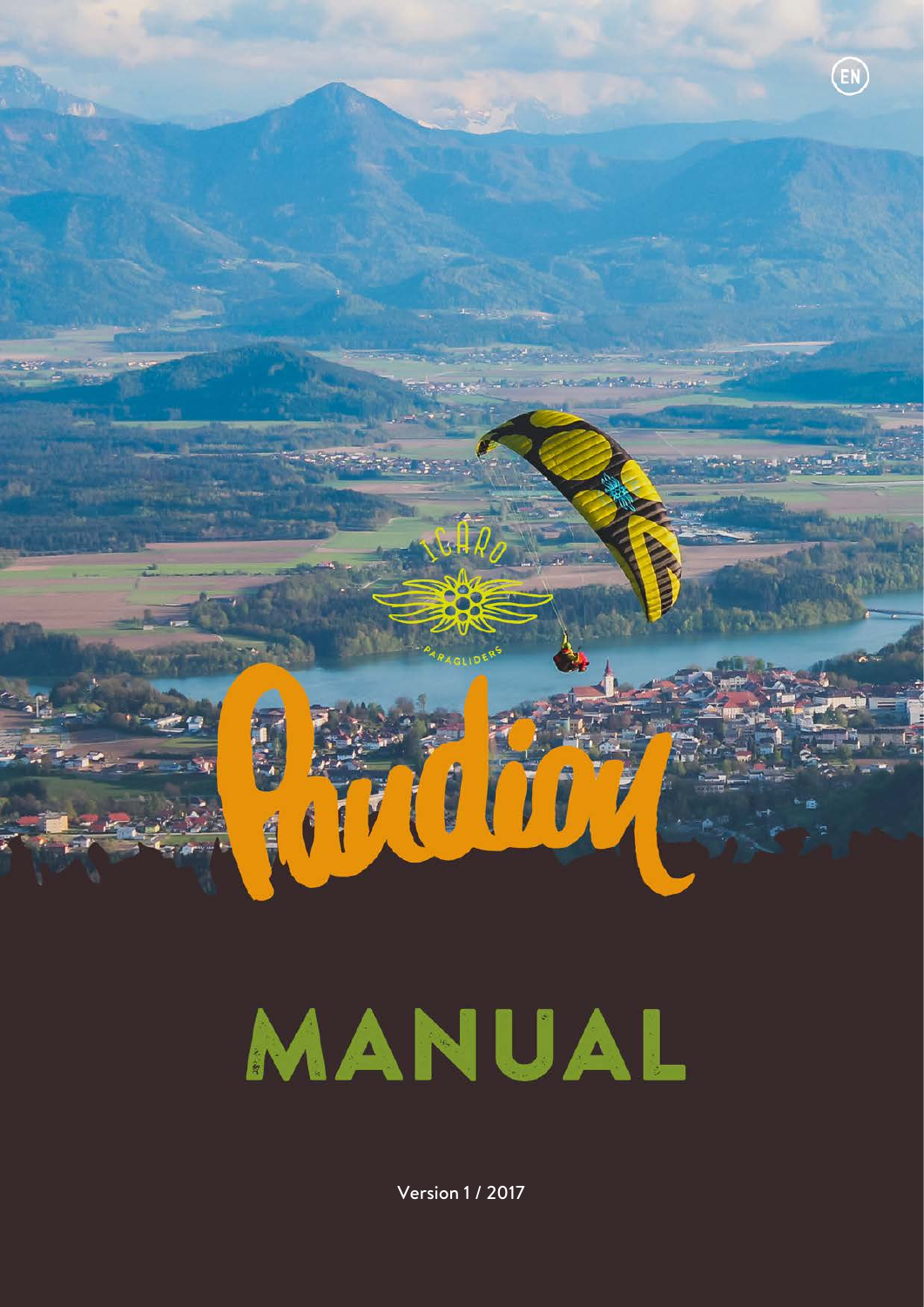## **Verification of Checks and repairs**

<span id="page-1-0"></span>

| <b>PANDION</b>               |            |
|------------------------------|------------|
| Serial number:               |            |
| First check by ICARO / date: | Name/Stamp |

| Check (C)<br>Repair (R) | Which repair/ Check?<br>Check valid until? |                             | Performed by/ date         |  |
|-------------------------|--------------------------------------------|-----------------------------|----------------------------|--|
|                         |                                            |                             |                            |  |
| Porosity value          |                                            | Strength value of the lines | <b>Estimated condition</b> |  |
|                         |                                            |                             | optical:                   |  |
|                         |                                            |                             | technical:                 |  |

| Check (C)<br>Repair (R) | Which repair/ Check?<br>Check valid until? |                             | Performed by/ date  |
|-------------------------|--------------------------------------------|-----------------------------|---------------------|
|                         |                                            |                             |                     |
| Porosity value          |                                            | Strength value of the lines | Estimated condition |
|                         |                                            |                             | optical:            |
|                         |                                            |                             | technical:          |

| Check (C)<br>Repair (R) | Which repair/ Check?<br>Check valid until? |                             | Performed by/ date         |  |
|-------------------------|--------------------------------------------|-----------------------------|----------------------------|--|
|                         |                                            |                             |                            |  |
| Porosity value          |                                            | Strength value of the lines | <b>Estimated condition</b> |  |
|                         |                                            |                             | optical:                   |  |
|                         |                                            |                             | technical:                 |  |

This manual is copyrighted.

Partial reproduction is allowed only after prior approval by

ICARO, all other rights are reserved.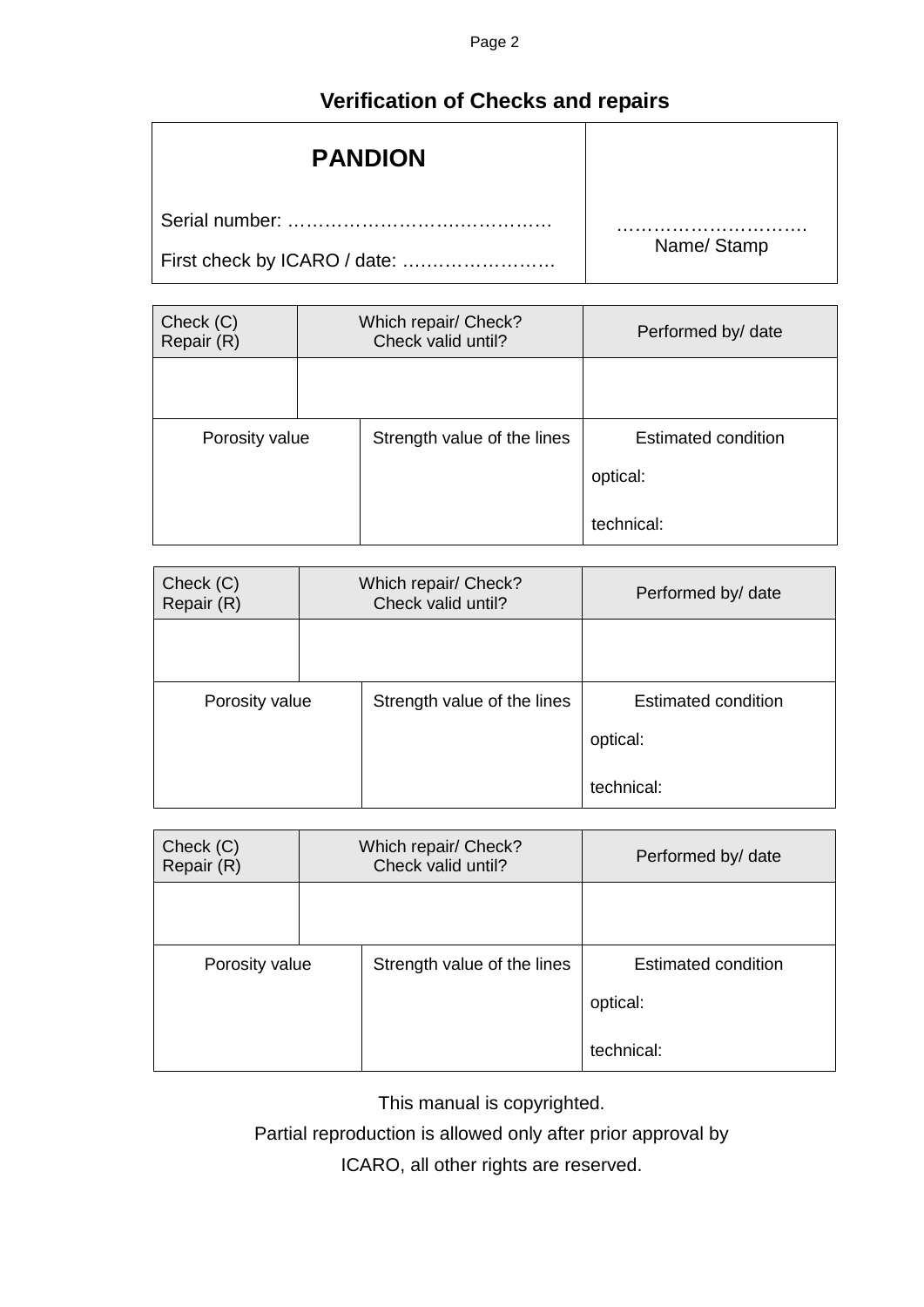## **TABLE OF CONTENTS**

| DESCRIPTION OF THE RISERS AND THE CANOPY FEHLER! TEXTMARKE NICHT DEFINIERT. |  |
|-----------------------------------------------------------------------------|--|

**ICARO** paragliders

Hochriesstraße 1, D-83126 Flintsbach Telefon: +49 (0)8034 909700 Telefax: +49 (0)8034 909701 Email: office@icaro-paragliders.com

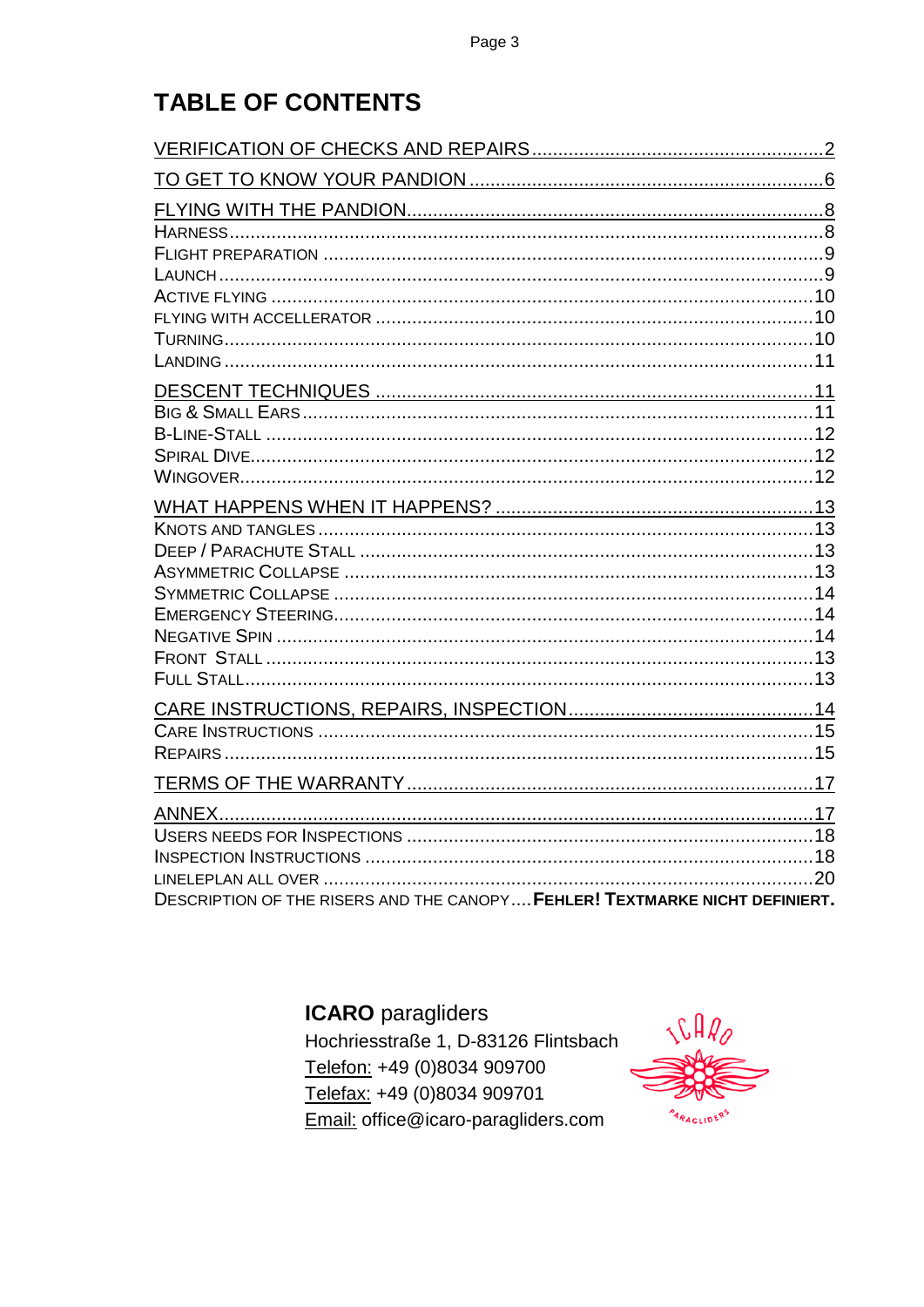Page 4

## Congratulations on buying your

## **PANDION**

## and welcome to the family

## of **ICARO** - pilots!

## **Before you get to know your glider please read the manual, there is important information inside.**

In accordance with standard EN 926-2:2013, Paragliding equipment – Paragliders – Part 2: "Requirements and test methods for classifying flight safety characteristics" your **PANDION** is pattern tested in B.

| Verifier            | EAPR GMBH / MARKTSTR. 11, DE-87730 BAD GRÖNENBACH                |  |  |
|---------------------|------------------------------------------------------------------|--|--|
| Standards           | EN 926-1:2015.EN 926-2:2013, NFL II 91/09.NFL II 60/14           |  |  |
| Certificationnumber | EAPR-GS XS: 0634/17 S: 0633/17 M: 0632/17 L: 0631/17 XL: 0635/17 |  |  |

According this standard the glider is a *"paraglider with good passive safety and forgiving flight characteristics. It is relatively resistant to abnormal flight conditions. It is recommended for performance-oriented cross country pilots with several years of regular flying behind them and no less than 50 hours/year in combination with adequate knowledge of extreme flying training".*

#### *The flight maneuvers during the certification process should not be overrated. Certification results provide only little information when you flying in thermically active and turbulent air because the glider classifications serve to inform solely with regard to the performance of a paraglider during extreme flight maneuvers in stable air conditions.*

Effects of the glider after disturbances places increased demands on the pilot. He should have sufficient practical knowledge to the prevention and control of abnormal occurrences. Is this experience not sufficiently available, we recommend visiting a safety training. Here, however, the same applies as already mentioned above.

The glider may be only used for those purposes described in this manual and between minimum and maximum take off weight. This weight composed of the weight pilot + passenger + glider + harnesses + equipment. When you are flying with maximum take off weight the glider has more agility and dynamic.

#### *It is strictly prohibited to fly the* **PANDION**

- *under the influence of drugs or alcohol,*
- *without guilty license,*
- *beyond the minimum and maximum recommended Take Off- Weight,*
- *the glider is not checked at regular intervals or checked by not authorized personal*
- *with damaged glider, lines, risers or harness*
- *in the rain, in snow, in the clouds, fog and in turbulent weather conditions,with motor drive and aerobatics.*
- *Missing mental fitness of the pilot is also a risk factor.*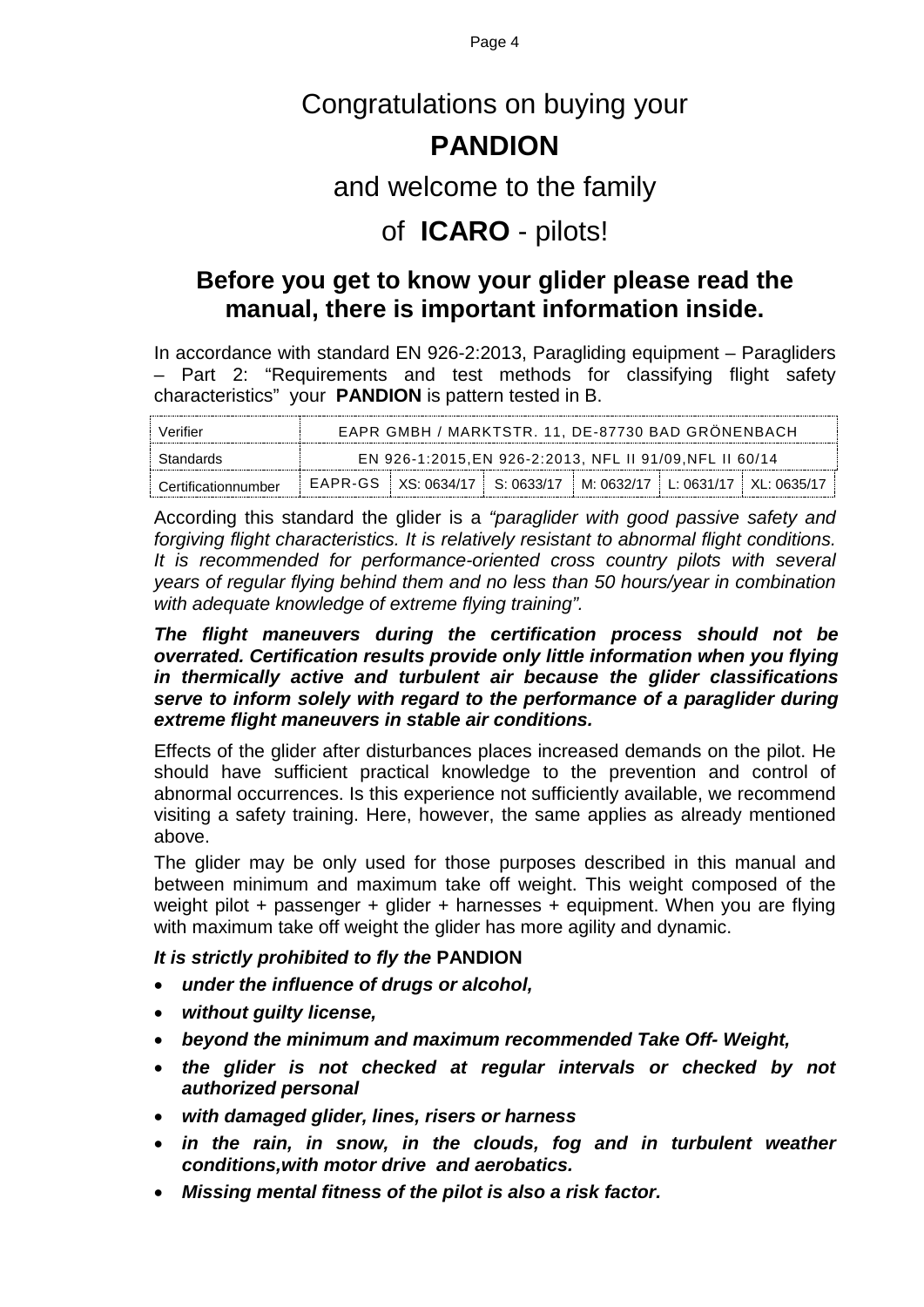The use of this paraglider is entirely at your own risk.

Each paraglider can be dangerous when you are misjudging meteorological conditions. Every pilot bears the responsibility of his/her own safety. If you cannot keep your glider under control use the rescue system in good time. Always pay attention to ground distance.

It is assumed that the pilot is in possession of the necessary qualifications and provisions of any relevant laws are observed.

Any changes being made outside the permitted range of adjustment invalidate any and all claims under the warranty.

Our products are made with great care and state of the art. Each paraglider before it is delivered to the dealer or flight school is checked by ICARO paragliders but test flights are made only on a random basis.

#### *On that score an approved ICARO dealer or teacher of the flight school must inflate a new ICARO paraglider in the wind or should carry out the first flight before the wing is handed over to you. This date is entered in the identification plate and as well warranty as the first 2-year-check period starts.*

In order to get to know your glider, we recommend that you practice with your glider on the ground. Pulling up in flat gradients is great practice for fine tuning your launch techniques. Here you can get to learn the reactions of your glider without any stress and hectic. Ground practice pays off in the air.

All technical data and instructions were drawn up with great care. ICARO paragliders cannot be made responsible for any possible errors in this manual. Should you decide to sell this glider at a later date, please pass on this manual to the new owner.

Important information in this manual is written in *fat cursive writing*. Any important changes to this manual will be published in our homepage [\(www.icaro-paragliders.de\)](http://www.icaro-paragliders.de/).

Each alteration of the glider (lines, canopy, and riser) is dangerous and reactions of the glider are not predictable. Your glider will lose its pattern test result and warranty.

The manufacturer or distributor assumes no responsibility for accidents occurring while using it.

Every pilot must ensure that the paraglider is properly checked at regular intervals.

Many countries have specific regulations or laws regarding paragliding activity. It's your responsibility to know and observe the regulations of the region where you fly.

#### **Environmental aspects:**

The materials of which a paraglider is made require a special waste disposal. So please send disused gliders back to us. We will care about a professional waste disposal without costing for you.

Please do our nature-near sport in a way which does not stress nature and environment!

Please do not walk beside the marked ways, do not leave your litter, do not make unnecessary loud noises and respect the sensitive balance in the mountains.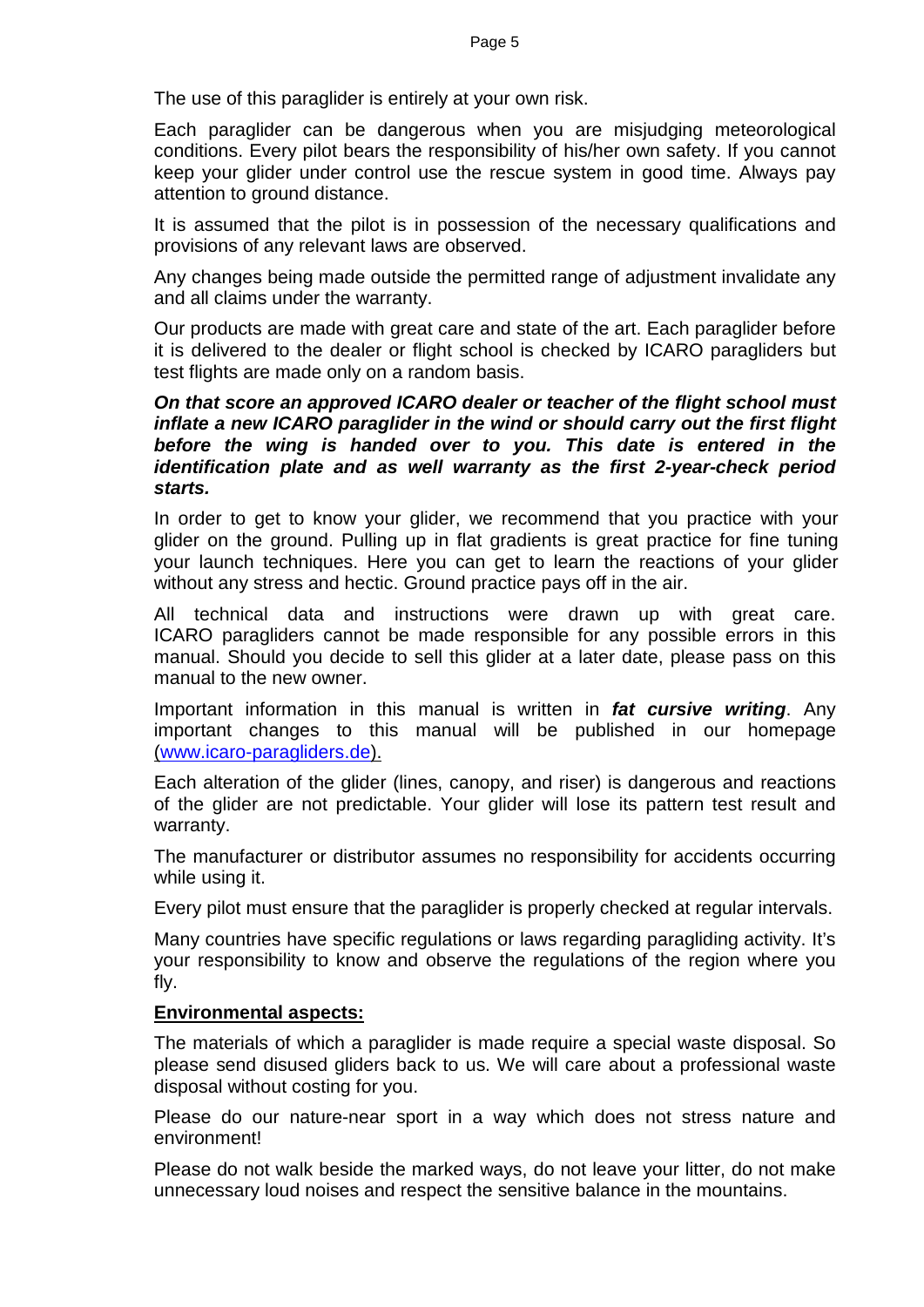## <span id="page-5-0"></span>To get to know your **PANDION**

| Allowed for training                                                                    |                         |         | yes <sup>1</sup> |                 |         |           |
|-----------------------------------------------------------------------------------------|-------------------------|---------|------------------|-----------------|---------|-----------|
| Allowed for towing                                                                      |                         |         | yes / yes        |                 |         |           |
| Certified / allowed for aerobatics                                                      |                         |         | no/no            |                 |         |           |
| Certified / allowed for tandem processing                                               |                         |         |                  | no/ no          |         |           |
| Certified / allowed for flying with motor drive                                         |                         |         |                  | no / not tested |         |           |
| <b>Technical data</b><br><b>XS</b>                                                      |                         |         | S                | M               | L       | <b>XL</b> |
| Homologation EN/LTF                                                                     |                         | B       | B                | B               | B       | B         |
| Number of cells                                                                         |                         | 40      | 40               | 40              | 40      | 40        |
| Number of miniribs                                                                      |                         | 38      | 38               | 38              | 38      | 38        |
| Number of risers                                                                        |                         | $3 + 1$ | $3 + 1$          | $3 + 1$         | $3 + 1$ | $3 + 1$   |
| Weight of the glider                                                                    | kg                      | 4,1     | 4,3              | 4.5             | 4,7     | 4,9       |
| Wing Area flat                                                                          | m <sup>2</sup>          | 22      | 24               | 26              | 28      | 30        |
| Wing Area projected                                                                     | m <sup>2</sup>          | 20      | 21,3             | 22,6            | 23,9    | 25,2      |
| Wing Span flat                                                                          | m                       | 11      | 11,4             | 11,7            | 12      | 12,4      |
| Wing Span projected                                                                     | m                       | 8,7     | 9                | 9,2             | 9,5     | 9,7       |
| <b>Aspected Ratio</b>                                                                   |                         | 5,2     | 5,2              | 5,2             | 5,2     | 5,2       |
| Aspected Ratio projected                                                                |                         | 3,8     | 3,8              | 3,8             | 3,8     | 3,8       |
| Take Off Weight minimum                                                                 | kg                      | 55      | 65               | 80              | 90      | 100       |
| Maximum symmetrical steering way<br>by min. take off weight                             | mm                      | > 550   | > 550            | >600            | >600    | >600      |
| Take Off Weight maximum                                                                 | kg                      | 75      | 90               | 105             | 115     | 130       |
| Maximum symmetrical steering way<br>by max. take off weight                             | mm                      | > 550   | >600             | >650            | >650    | >650      |
| Maximum way trimmer                                                                     | mm                      |         | none             |                 |         |           |
| mm<br>Maximum way of the accellerator                                                   |                         | 80      | 80               | 80              | 80      | 80        |
| Recommended storage temperature                                                         | $+5^0$ to $+30^0$<br>Cs |         |                  |                 |         |           |
| Recommended storage humidity                                                            | %rH<br>55% to 75%       |         |                  |                 |         |           |
| 24 months or 150 operating hours,<br>Check interval<br>depending on what occurs sooner. |                         |         |                  |                 |         |           |

The PANDION is a single-seater with good passive safety, and forgiving flight behavior as well as some resistance to abnormal flight conditions, making it suitable for pilots who have regular flight practice and advanced flight skills.

<span id="page-5-1"></span> $\overline{a}$ <sup>1</sup> With the exception of Germany, ("DHV Paragliding Curriculum for the Training of Paragliders, January 2015There are only allowed paragliders categorized in A or 1.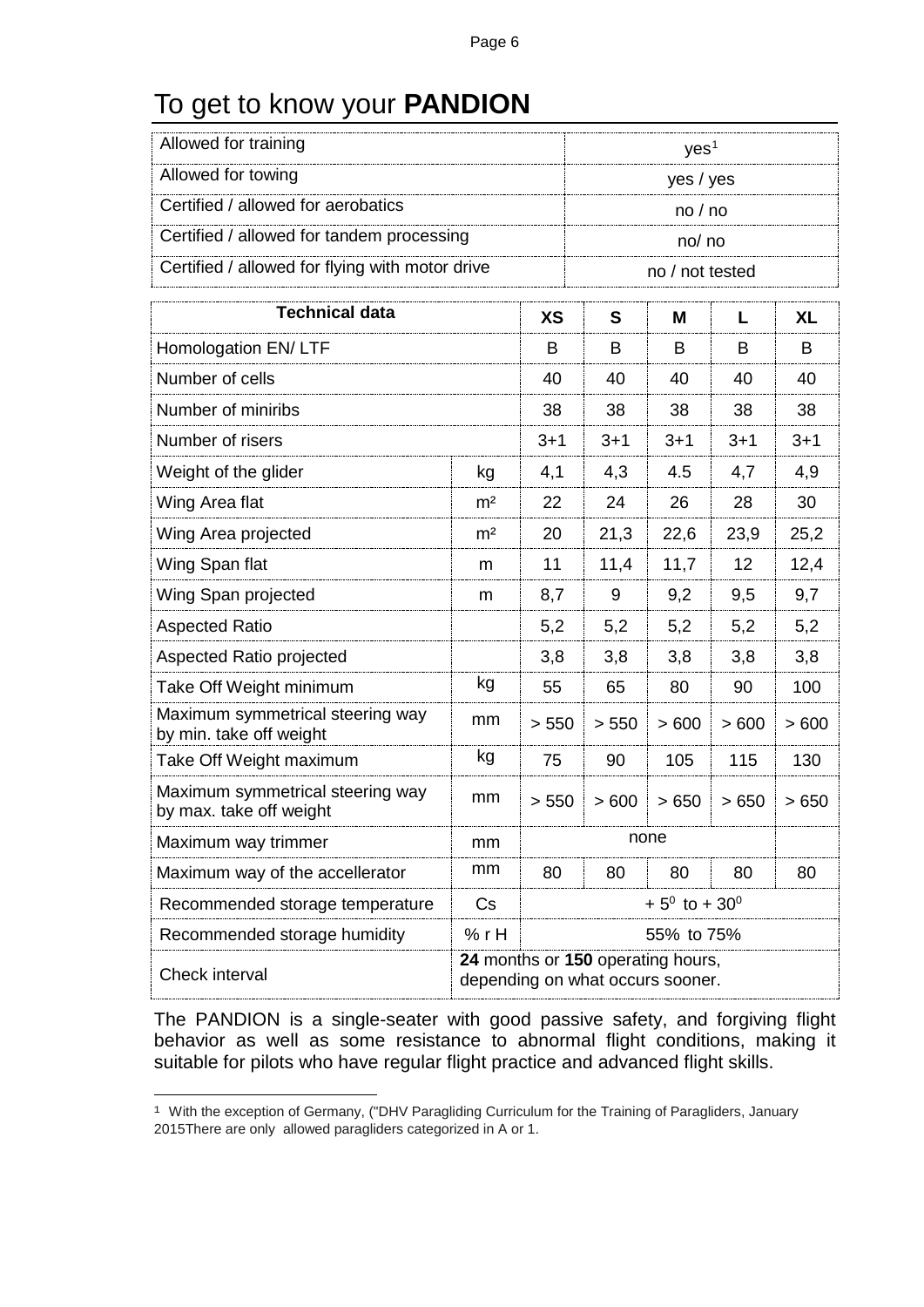It is neither suitable nor approved for aerobatics. The aerobatics are all Maneuvers in which a transverse inclination of 60 ° or a longitudinal inclination of 30 °, as well as flight maneuvers, in which the shield is pushed from behind.

#### **Canopy**

The sharknose-canopy of the PANDION with Miniribs on the trailing edge, sticks in the profile nose is made of synthetic fabric with different strengths. In this technology, the apertures of the canopy are on the under further back and is housed in a concave recess. Thereby a better back pressure over the entire pitch angle is achieved, because the higher it is, the more stable the cap is over the entire speed range.



Schematic presentation

The advantages that result from this profile for the pilot are: The glider will stall later and gives the pilot greater control leash area, in high speed flight profile has a higher dimensional stability than the conventional profiles and the reduced air resistance also brings a better gliding and climbing performance.

Upper sail Skytex 38, lower sail Skytex 32, V- und tension tapes Skytex 32 hard and Ribs made with Skytex 40 hard guarantees highest mechanical strength- und aerodynamic stability. The coating makes the fabric water-repellent, UV-stabile and air-impermeable. Between the single groups of main lines are taut ribbons sewn in, which are regulating the tension of the sail.

#### **Lines**

The entire line system is formed from individual lines, which are sewn and looped at both ends. The lines and stitching are subject to rigorous production controls, to ensure high and consistent manufacturing quality.

The end control of all line lengths is documented for all paragliders produced by ICARO paragliders. The complete geometry of the lines and the lengths is shown on the single line plan, which you find in the annex of the manual.

*The PANDION is delivered from the factory with the best brake position for most pilots. But tall or short pilots, or those with a harness with nonstandard attachment points might consider it necessary to change the position of the brake handles.* 

*If the brakes are to be shortened, it is extremely important to avoid the adjustment affecting the glider's trim speed. There must always be some slack in the brakes when they are fully released. This can be checked with the glider inflated above the pilot's head. There should be a noticeable bow in the brake lines, and the brakes should be having no effect on the shape of the trailing edge.* 

#### *If the brake lines are to be lengthened, it is important to ensure that the pilot can still stall the canopy (i.e. during extreme manoeuvres or landing) without the need to take wraps.*

If you need to change the brake line lengths, do it maximum 5 cm at a time, and check it at an easy training hill. Check especially that both lines are the same length, as any asymmetry will lead to tiring and possible dangerous flying characteristics.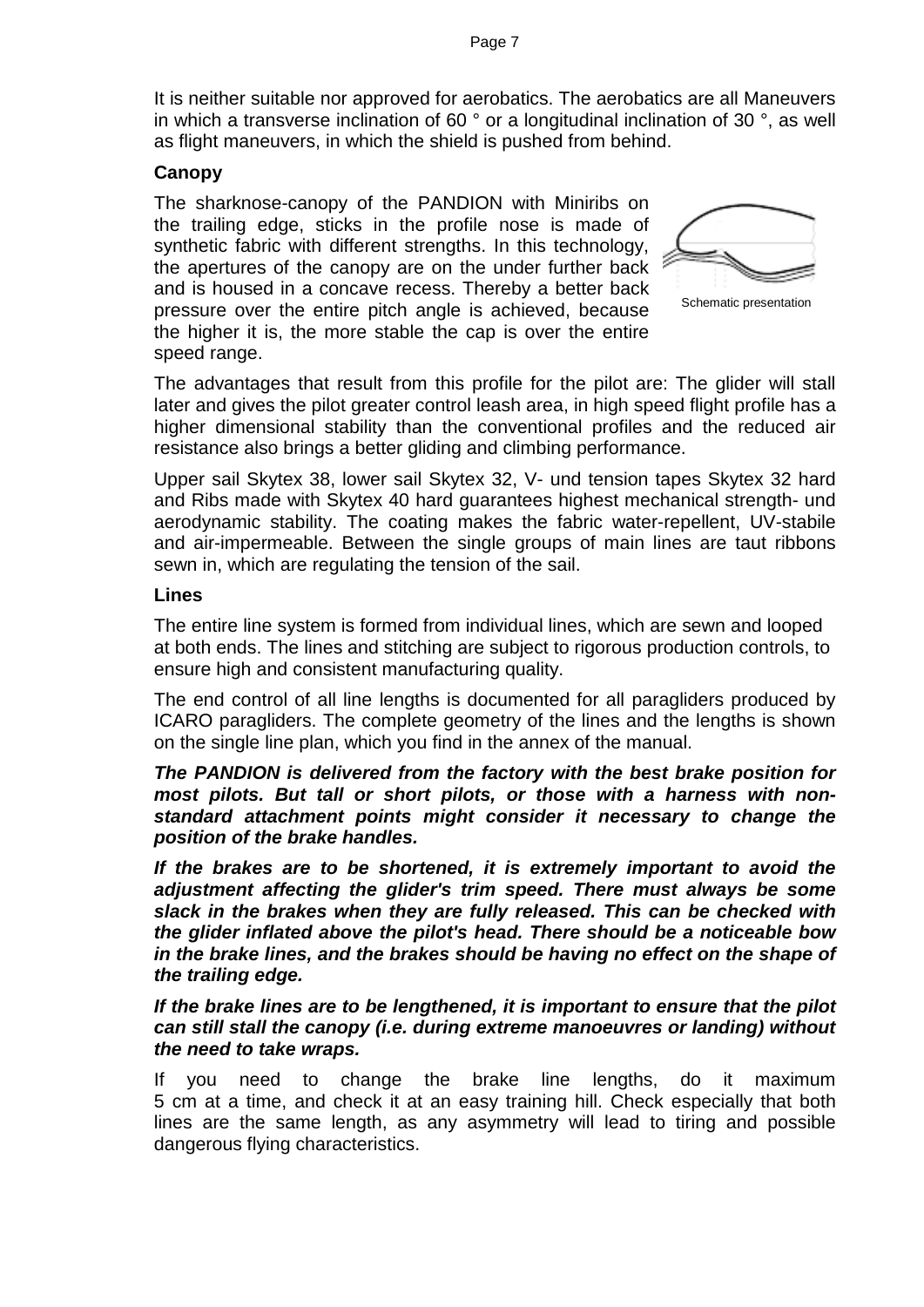#### **Risers**

The glider has 3 fold risers with separated A-risers and acceleration system which will be activated with a foot bar The risers are signified. The handle of the main brake line is mounted on the C- riser. The acceleration system is mounted on the A- riser.

#### **How to vary the trim of the glider**

The glider has an acceleration system which will be activated with a foot bar. When flying normal all risers have the same length. When using the accelerator system the risers are shortened by a constructive exactly defined length.

Therefore the angle of attack of the canopy is smaller and speed increases.

*The length of the accelerator is adjusted to the left and right of the foot pedal so that when your leg is fully extended, then the acceleration is at maximum – both rollers are touching.*

*Please pay attention that the glider will not be pre-accelerated, while the accelerator is loosened, when the acceleration ropes are set too short.*

*Assembling the accelerator is reliant upon the harness, e.g. numbers of return pulleys, rope guide …*



*The more turbulent the weather conditions and when near the ground, the less acceleration should be used.* 

*Do not use the acceleration system and brakes at the same time! It is very dangerous to use both simultaneously as it can result in serious collapses.*

#### <span id="page-7-0"></span>**Harness**

The glider is certified for use with harnesses GH type. Practically all modern harnesses are GH type harnesses. Older harnesses with fixed cross belts (GX type) are not certified and should not be used.

The adjustment of the harness chest strap controls the distance between karabiners and affects the handling and stability of the glider.Excessive tightening the chest strap increases stability but also the risk of twists following glider collapse, and it also increases the frequency of getting collapses due to poor feedback from the glider.

The risk of twisting is also strongly affected by the seating position of pilot. Flying in a laid back (reclined) position makes it much more difficult to react in time to prevent riser twisting.

With the chest strap in a more closed position the glider also has more tendency to maintain a stable spiral, lengthening of the chest strap gives more feedback from the glider but decreases stability.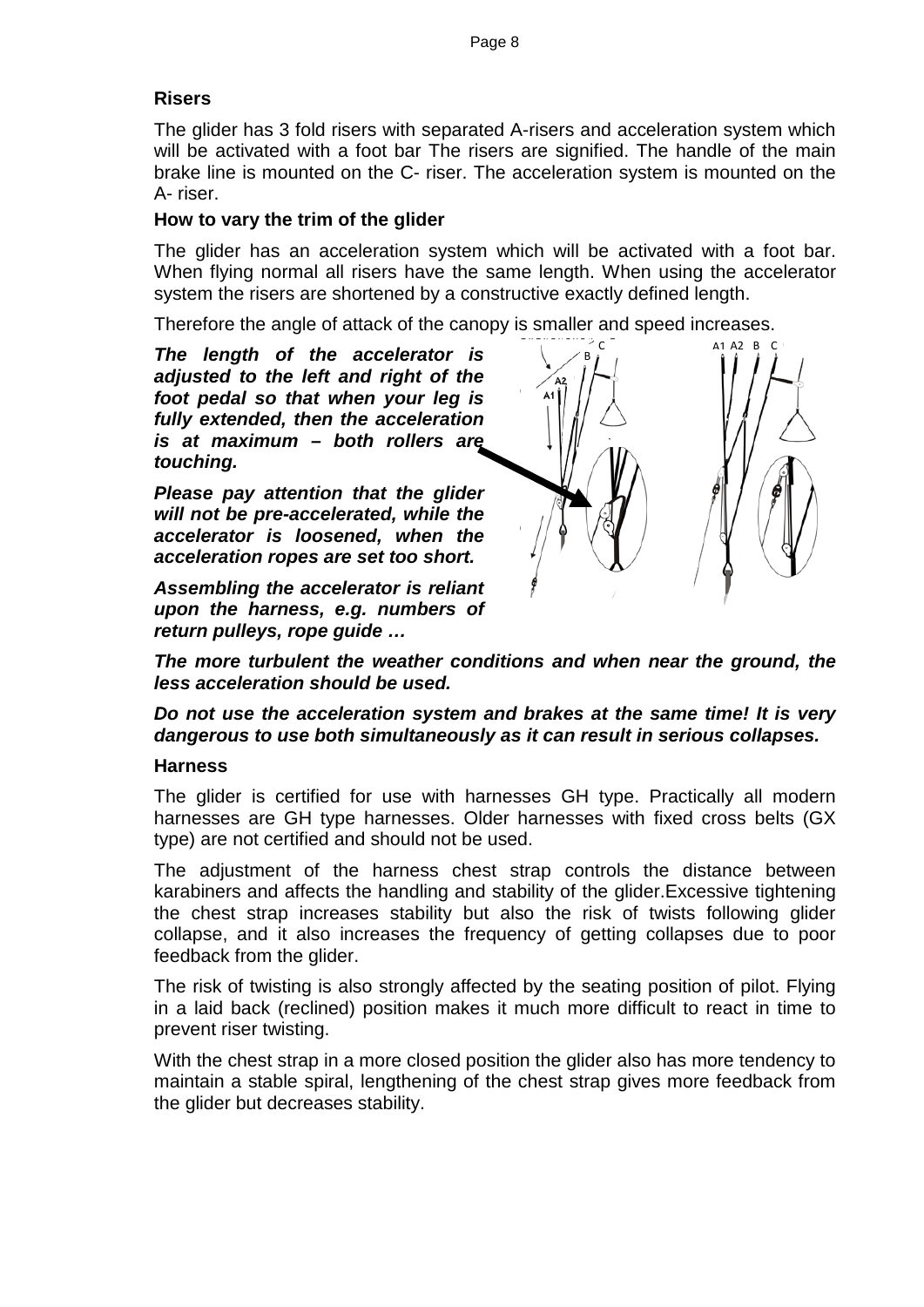ICARO paragliders recommends following settings:

| Take off weight                               | $< 80$ kg                       | 80 kg -100 kg   | > 100kg                         |
|-----------------------------------------------|---------------------------------|-----------------|---------------------------------|
| Horizontal distance of<br>the main karabiners | $38 \text{ cm} - 42 \text{ cm}$ | 42 cm $-$ 46 cm | $46 \text{ cm} - 50 \text{ cm}$ |

## Flying with the **PANDION**

#### <span id="page-8-0"></span>**Flight preparation**

- <span id="page-8-1"></span>• When choosing an area to lay out the glider before launching, try to find somewhere that is relatively free of stones and sharp rocks. Pay particular attention to the top surface, where the canopy touches the ground.
- Never step on your glider stepping on it will weaken the cloth.
- We recommend keeping an eye on other pilots, spectators and smoking people near of the glider. Many of them do not appreciate the fragility of the lines and cloth.
- Whilst unfolding your paraglider check the canopy and cell walls for damage. Always take into consideration that the paraglider may have become damaged during transportation.
- Make sure that no sand, stones or snow get inside the canopy as the extra weight collected in the trailing edge may slow down or even stall the glider. Sharp edges damage the canopy.
- Check the lines for knots, twisting and damage, the brake lines for knots, kinks and their symmetric. Loose or incorrect brake knots can cause serious accidents through loss of the steering of the glider!
- Separate the line groups carefully and bring the risers in order. All lines must run freely from harness to canopy. It is equally important that the lines are unhindered and cannot get caught up during the launch.
- There should not be any lines underneath the canopy. If the lines wrap around the canopy, this can result in injury or death!
- Check the rescue system (handle's pins fixed in the loops and the closed cover of your harness).
- Check your harness and make sure that all connections to pilot are correctly closed. Check that all karabiners are closed and can not be opened accidentally in flight and the risers are not twisted.
- Check canopy (all cells are open), wind direction and airspace.

#### *Do not launch if there are any defects!!!*

#### **Launch preparations**

Before every launch you should carry out the standard 5-point checking procedure. Do the checks following the same sequence every time.

- Helmet, harness, carbines closed?
- Lines, risers and accelerator/ trimmer ok?
- Leading edge open?
- Wind direction and strength ok?
- Airspace and start area ok?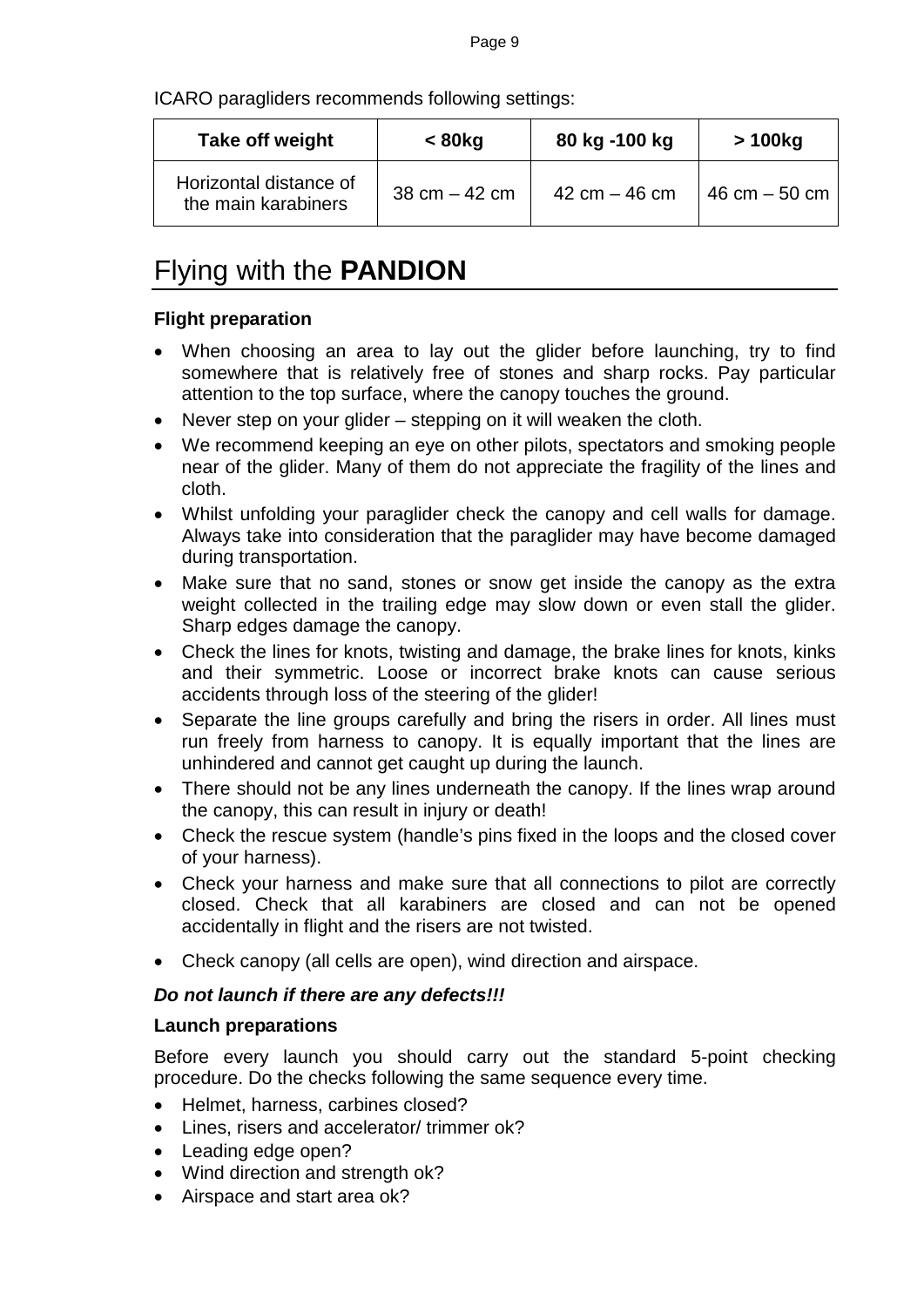#### **Launch**

#### **The most important thing during the take-off is, like at all other gliders too, not the force but the constancy of the pull.**

At the start advice to fix the accelerator with the Velcro which is attached at the front of the sitting board, in order to avoid tripping while pulling up the glider or when starting up.

Hold only the middle A risers and the handles of the brakes. When you pull on the A-risers, the lines in the middle of the wing should be under tension before the lines on the wing ends. This ensures an even easier start. Use progressive pressure on the A risers and the energy of our own bodies weight until the wing is fully inflated overhead. The canopy is inflated quickly due to the super short lines. When there is no pull from the lines and the wing is overhead, use slight pressure on the brake. Look up and make sure that the canopy is fully inflated. After a few accelerating steps and at the same time let go of the brakes gently, you will take off. Then use slight pressure again on the brakes to fly at a speed with minimal sink rate.

When there is strong wind the reverse launch technique is recommended. Holding the brakes, turn around to face the wing passing one set of risers over your head as you turn. We suggest building a "wall" by partially inflating your glider on the ground, thus sorting out the lines thoroughly.

By towing by winch there are no special techniques needed.

#### *Avoid large brake inputs until you are reasonably high if course correction is necessary close to the ground. Do not try to climb steeply during the first part of the tow.*

#### <span id="page-9-0"></span>**Active flying**

<span id="page-9-1"></span>Active flying in normal flight means that the wing is always kept at a safe angle of attack and, if at all possible, vertically above the pilot. The moving air affecting the wing often changes the angle of attack in an unwanted way. When flying into an upwind the paraglider often bucks, the wing drops back, the angle of attack increases, getting closer to a stall. In upwind the canopy pitches forward, the angle of attack is reduced and there is the risk of a collapse. Both can occur symmetrically, on both sides or asymmetrically, on one side only. It is impossible to control the angle of attack by looking to the canopy. Look in the direction you are flying, changes in the horizon inform the pilot about the canopy's movements.

Braking is also an absolute must! If the canopy pitches forward, the angle of attack decreases. In the case of strong forward pitching there is a risk of the canopy collapsing due to its insufficient angle of attack. The pilot must therefore prevent the canopy from pitching forward by pulling the controls down on both sides. Inversely, the angle of attack increases if the wing drops back behind the pilot, e.g. when entering into a thermal. The canopy is closer to stalling.

In these flight situations a significant braking movement by the pilot can lead to a spin or a stall. When the wing drops back, the pilot therefore must not brake and/or if the pilot is already holding the controls low, he must release them accordingly.

Any change in the angle of attack immediately transfers in to a change in the control pressure of the brakes. The control pressure presents the pilot with immediate information on the angle of attack and on what the canopy is doing or about to do.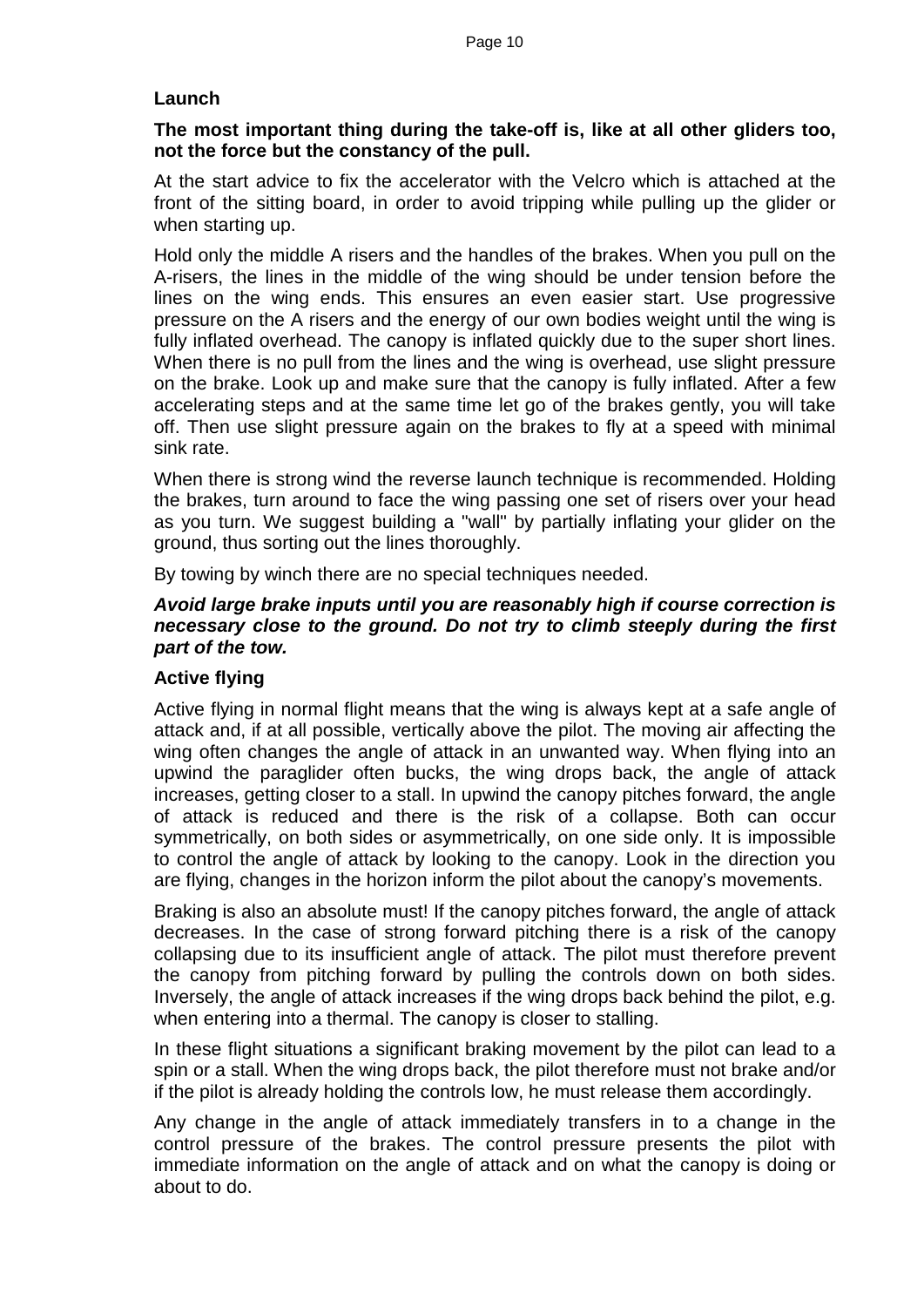#### **Flying with accellerator**

When using the accelerator, be careful. The accelerator should be employed, in order to compensate for high angles of attack and the associated potential risk of a stall. Do not step too quickly because your glider will dive down from the strong change in angle of attack. Put equal pressure on the speed bar with your feet until the pulley touches the A-riser and the glider will quickly gain speed and the sink speed remains very moderate from beginning up to full speed.

*The more turbulent the weather conditions and when near the ground, the less acceleration should be used. Using the accelerator decreases the angle of attack and can make the glider more prone to collapse.* 

#### *Do not use the acceleration system and brakes at the same time! It is very dangerous to use both simultaneously as it can result in serious collapses.*

#### **Turning**

A combined steering technique is suitable for every situation. The glider is agile and reacts to steering impulses quickly and directly. Strong, one sided pulling of the brakes brings the glider into an obvious side angle and the glider flies fast steep curves until spiral dive begins.

#### *If the brake lines are pulled too fast or too far the glider will be stalled!*

A one-sided stall is signalized clearly by: The curves inner side of the wing is getting soft, and nearly stops. In this case you have to release the brake lines!

#### <span id="page-10-0"></span>**Landing**

Always stand up in the harness in the landing position very early in order to be able to react as fast as possible to sudden events. Set up your final landing leg to face into the wind to minimize groundspeed. If you leave the inflated leading edge bang on the ground, this can cause the cell walls to burst!

*Do not brake too much, to avoid a stall of the glider in this very low altitude! Do not reduce height by "pumping" with the brakes.* 

## <span id="page-10-1"></span>Descent techniques

- *Training of descent techniques and simulation of flight incidents (SFI) should only take place at professional safety training seminars with professional trainer and only while flying over water.*
- *Before inducing any exercise control the airspace beneath.*
- *During the exercises stay in contact with the canopy.*
- <span id="page-10-2"></span>• *If the glider is out of control, use your reserve parachute.*

#### **Big & Small Ears**

The aim of this exercise is to descend in strong thermals. Only take the outer lines of the A-risers in your hand, without releasing the brakes and pull down leaving it run through your hands (use gloves!). Sink rate increases but not the forward speed. If you use the acceleration system then higher sink speeds can be achieved.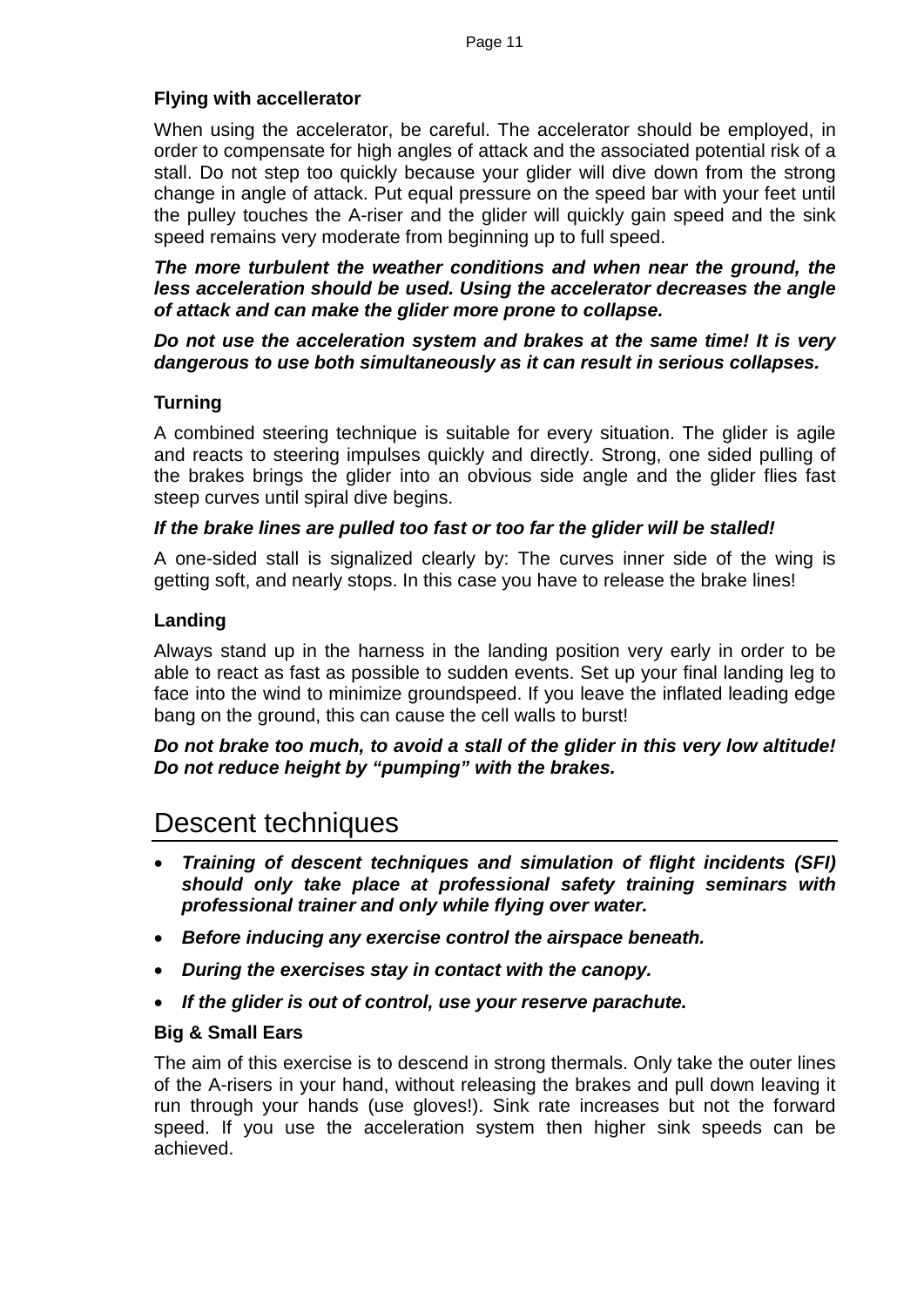Reopen the wing by pushing up with your hands and if necessary then pump the brakes with short symmetric movements. For directional control while using the big ears, you should use weight shift.

#### *Never attempt tight turns or spirals with Big Ears, as the A-lines will be over stressed.*

#### <span id="page-11-0"></span>**B-Line-Stall**

<span id="page-11-1"></span>B-Line-Stall is not so effective, furthermore stresses the material of the glider and reduces operating life of the canopy.

To enter and hold a B-line-stall requires considerable strength.

#### *It is very dangerous performing a B-line-stall incorrectly and following errors must be avoided:*

- *pulling too far on the B-line-stall aid, so that the A-lines are pulled too,*
- *exit is too slow,*
- *releasing the B-line-stall aid without simultaneously pushing up with your hands,*
- *using brakes during or directly after exiting,*
- *Brakes must not be shortened by twisting around your hand during the exercise.*

#### **Spiral Dive**

<span id="page-11-2"></span>In a controlled spiral dive, the pilot applies an active flying technique in the same way as when circling in thermals. The strong centrifugal forces in a spiral dive, however, change the control pressure. It increases by a multiple of the force.

Even in moderate spirals, the pilot reaches double acceleration of gravity (2G). Subsequently, the control pressure also doubles.

To initiate a spiral dive, look in the direction you want to go, roll your body weight in that direction and at the same time smoothly pull down on the inside brake. The **PANDION** will start to turn, and then drop into a spiral.

In the spiral dive an uncontrolled acceleration of the canopy must be prevented. As the canopy always accelerates via the outside of the wing, the spiral speed is controlled via the outside brake by applying the active flying technique.

If the speed increases in an unwanted manner, pull the brakes further to slow down. If the wing becomes too slow, it can be speeded up by releasing the outside control.

#### *If you pull abruptly and too far on the brakes, the canopy may enter a negative spin. When entering a spiral dive keep the brake on the outer curve released.*

The glider does not have a tendency for stable spiral dive.

If under certain conditions, it should go into a stable spiral dive then actively exit the maneuver by bringing your weight into a neutral position, release the brakes of the inner curve side and brake gently on the outer curve side until you notice that the wing starts to level out. Then gently brake on the inside curve for several turns until normal flights returns.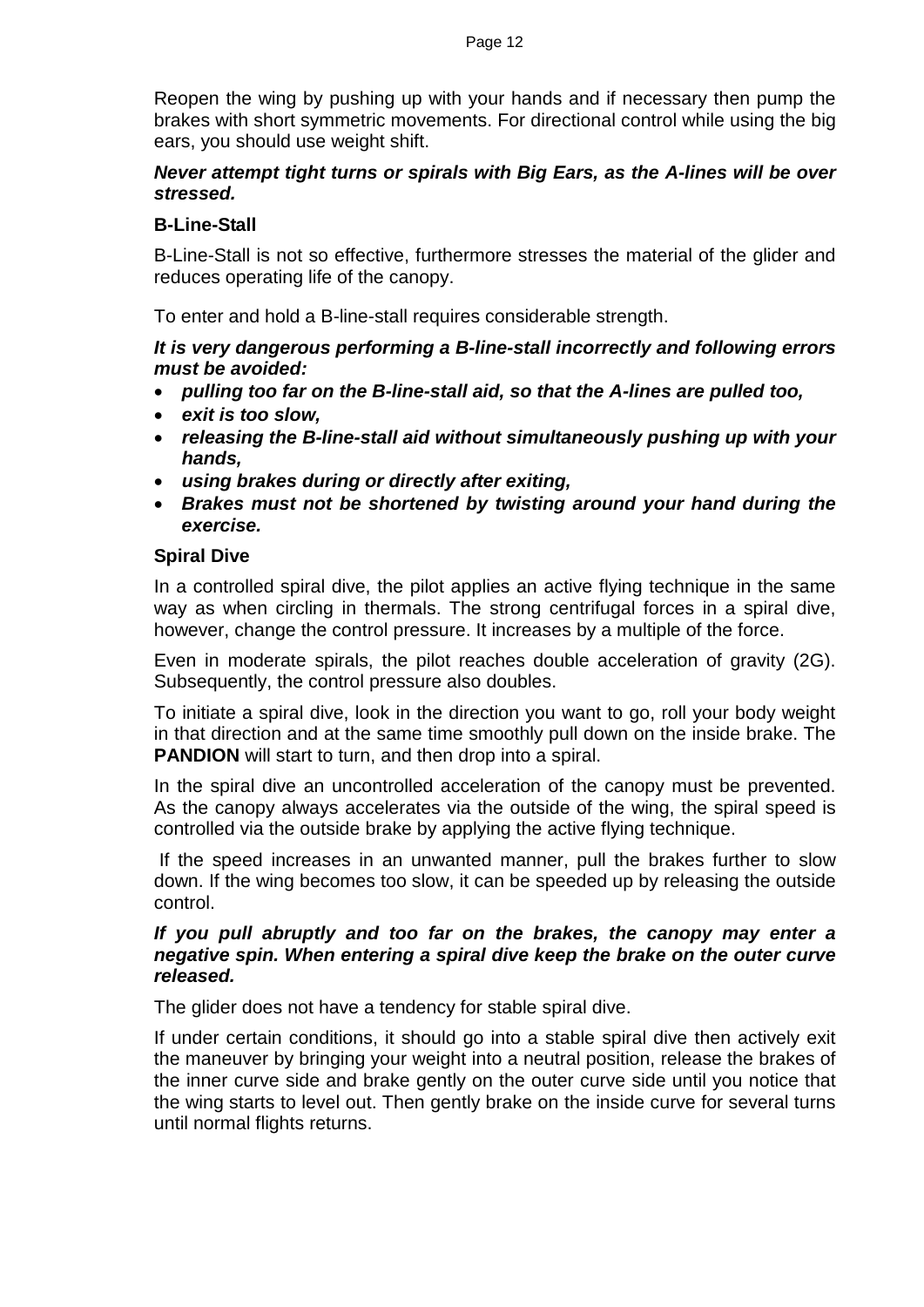#### **Wingover**

The **PANDION** is an agile glider, and it is quite easy to get to an excessively high angle of bank in just a few turns. Practice wingovers gently at first, as there is a chance of quite large collapses at high bank angles.

## <span id="page-12-0"></span>What happens when it happens?

#### <span id="page-12-1"></span>**Knots and tangles**

The best way to avoid knots and tangles is to inspect the lines before you inflate the wing for take-off. If you notice a knot before take off, immediately stop running and do not take-off.

If you have taken-off with a knot you will have to correct the drift by leaning on the opposite side of the knot and gently apply the brake line on that side too. You can gently try to pull on the brake line to see if the knot becomes unfastened or try to identify the line with the knot in it. Try to pull the identified line to see if the knot releases. If the knot is too tight and you cannot remove it, carefully and safely fly to the nearest landing place.

#### *Be very careful when trying to remove a knot. When there are knots in the lines or when they are tangled, do not pull too hard on the brake lines, there is an increased risk of the wing to stalling or negative turn being initiated.*

#### <span id="page-12-2"></span>**Deep / Parachute Stall**

Your glider has been carefully designed to resist entering deep stall. Before exiting a deep stall please ensure that the brakes are fully released. Actively exit the deep stall by reaching up and push forward with both palms on the A-risers or pull on them. Avoid flying in very humid air or in rain. A wet canopy may have very unpredictable flying characteristics, one of which is a radically increased risk of deep stall.

#### *Never pull the brake-lines during a parachute stall, because the glider would go into a full stall immediately. If you find yourself flying in unavoidable rain we strongly recommend that you avoid any sudden movements or radical brake line input, that you do not pull Big Ears or B-Line-Stall, and that you steer clear of turbulence and avoid a deep flare on landing.*

#### <span id="page-12-3"></span>**Asymmetric Collapse**

While flying in turbulent conditions it may occur that a portion of your glider deflates. However, just like in flying in turbulences, please pull gently on both brakes. Re-inflation is speeded up by counteracting the turning movement of the canopy until normal forward flight return. Then pump the brake line on the collapsed side.

If the canopy is in front of the pilot after an asymmetrical collapse, the pilot must immediately and decisively brake down the open side to prevent an uncontrolled rotation. The same rule applies here: If the wing is ahead, braking is a must. Sometimes, however, the angle of attack on the open, not-collapsed side is relatively high and the wing is behind the pilot. Then a significant control movement would definitely cause a stall and its potentially extreme reactions.

#### *If the collapsed part of the canopy is very big, you have to brake the open side very dosed (not too much!) to avoid a stall.*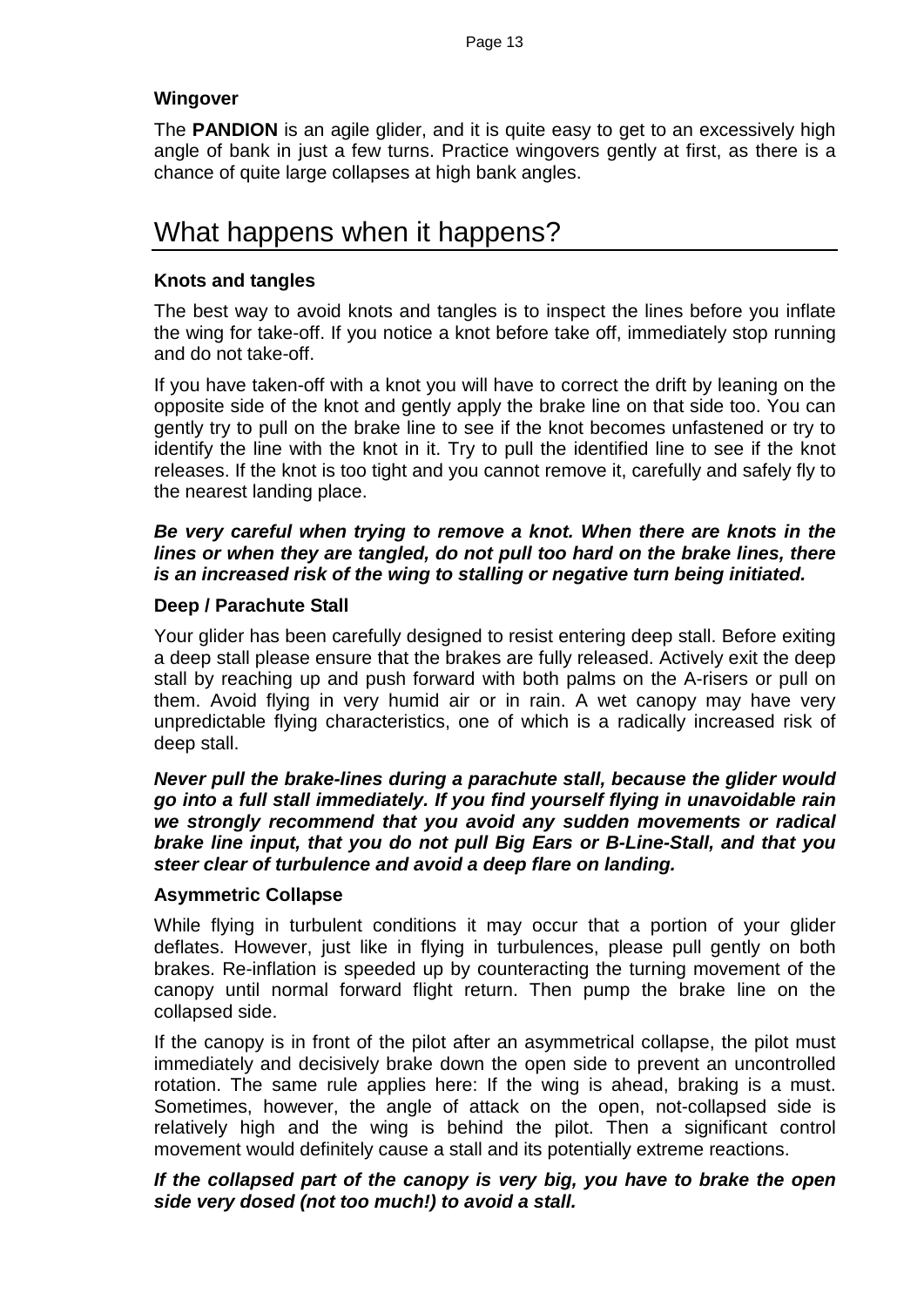#### <span id="page-13-0"></span>**Symmetric Collapse**

Your **PANDION** normally re-inflates promptly in a symmetric collapse without pilot input. Applying the brakes symmetrically will speed things up.

#### <span id="page-13-1"></span>**Emergency Steering**

Should it no longer be possible to steer your glider, for example due to a broken line, the glider may be steered by gently pulling on either rear riser.

#### *By steering this way airspeed is reduced hardly. Therefore, for landing you must change to the rear risers to control your glider. Handling will be more direct so being careful not to pull too hard.*

#### <span id="page-13-2"></span>**Negative Spin**

If the pilot abruptly applies full brake to one side of the glider while the other side is at zero brake, the faster side may fly around the braked and stalled side resulting in a spin. Alternatively, if flying very slowly with almost full brakes on both sides, if one hand releases one brake suddenly, while the other continues with full brake, the glider may enter a negative spin. To exit a spin just do "hands up" to release the brakes and the glider will return to normal flight.

#### *If you do not have control over your glider and you are running out of altitude, immediately deploy your reserve parachute.*

#### **Front stall**

<span id="page-13-3"></span>After a front stall of the canopy, the wing moves backwards while the pilot with his higher mass moves further ahead. Wing behind, pilot ahead, significantly high angle of attack – there is only one thing to do:

#### *Do not brake or you run the risk of a dangerous stall.*

*The pilot must not pull the control lines before the canopy is at least above him again. If the canopy then shoots forward dynamically, it is absolutely vital to stop the motion in a consistent and decisive manner via the brakes.* 

#### **Full Stall**

#### *Spin and full stall are both dangerous and somewhat unpredictable exercises. Do not stall or spin your paraglider on purpose*.

To initiate a full stable stall, apply both brakes to maximum arm extension. If possible grasp the seat of your harness to assist keeping your arms locked. The pilot will swing back under the canopy and finally the canopy will stabilize to a full stall. Once in a stable stall, the exercise can be completed. Release the brakes just a little and let the glider fill until it regains shape. Then release the brakes fully and your glider will return to normal flight.

#### *It is imperative that the pilot fully completes this exercise and holds on, as a premature release while the glider is still falling back may cause the glider to rapidly dive ahead past the pilot. There is a possibility of the pilot landing in or entangling in the glider.*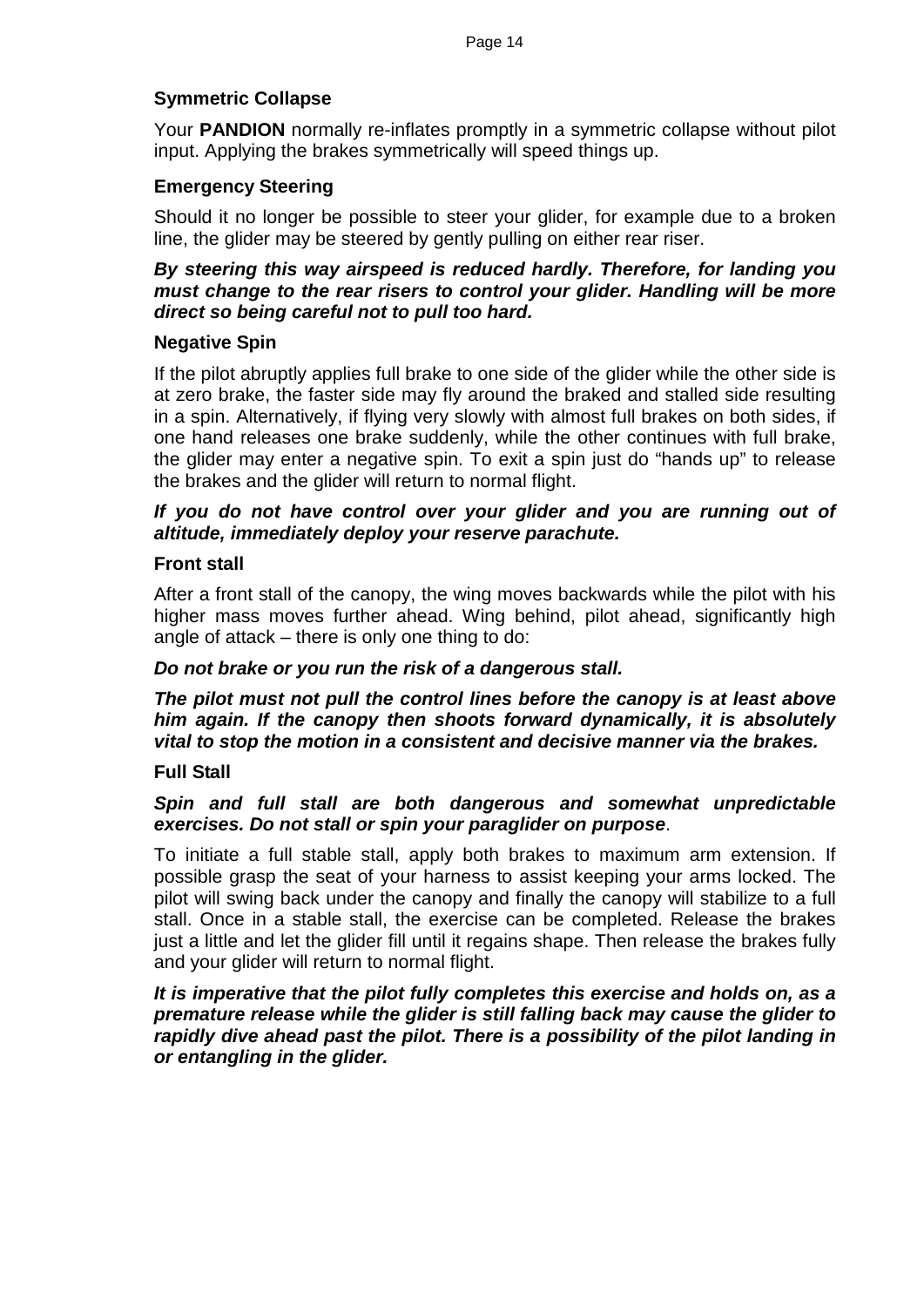## Care instructions, repairs, inspection

#### <span id="page-14-0"></span>**Care Instructions**

- <span id="page-14-1"></span>• A new wing supplied from the factory is often compressed hard. The compression serves to reduce shipping costs but should not be repeated once the wing has been unpacked and flown for the first time.
- Note that the glider bag should not be used as a seat.
- Even with good care and maintenance, just like any item exposed to the elements, your glider can wear out after a certain amount of use. This can change flight behavior and safety. We recommend a regular safety inspection of the canopy and all lines.
- If you clean your glider it is best to use warm water and a soft sponge.
- Store your glider in a dry and dark place, ideally between 5° and 30° Celsius and humidity between 55 and 65%. Do not store it near chemicals or petrol.
- If you will not fly for longer period, store the glider releasing all compression straps and take it out of its backpack so that the fabric is not compressed, creased or stretched.
- Avoid storing your glider for days at a time in a hot car.
- Unpack your paraglider shortly before launch and pack away immediately after landing to avoid any unnecessary UV exposure.
- When unfolding the paraglider insure that neither the canopy nor the lines become too dirty. Dirt particles can damage the material and lines.
- Never use chemical cleaning agents, brushes or hard sponges on the material, as these destroy the coating and affect the strength of the cloth. The canopy will become porous and will loose structural strength.
- Never attempt to clean your paraglider in a washing machine. Even without using detergents the simple mechanical abrasion will quickly finish the canopy and render it useless.
- If you are flying near the sea most the wing may age faster because the air is humid and salty. In this case we suggest you have it checked more often than prescribed in this manual.
- Also avoid dipping it in a swimming pool; the chlorine will damage the cloth.
- If you must rinse or clean your glider do so with fresh water. Frequent cleaning will accelerate the ageing process*.*
- If the glider has become wet, lay it out so that air can get to all areas of the fabric.
- After landings in trees or on water you should check the length of the lines and the canopy.
- Flying all the descent or acrobatic exercises will not normally pose a structural problem but freestyle training accelerates the ageing process dramatically.
- There is no special method packing your glider. ICARO paragliders commends the "Cell to Cell-method bag because the reinforcements of the leading edge stay flex-free on top of each other and do not fold.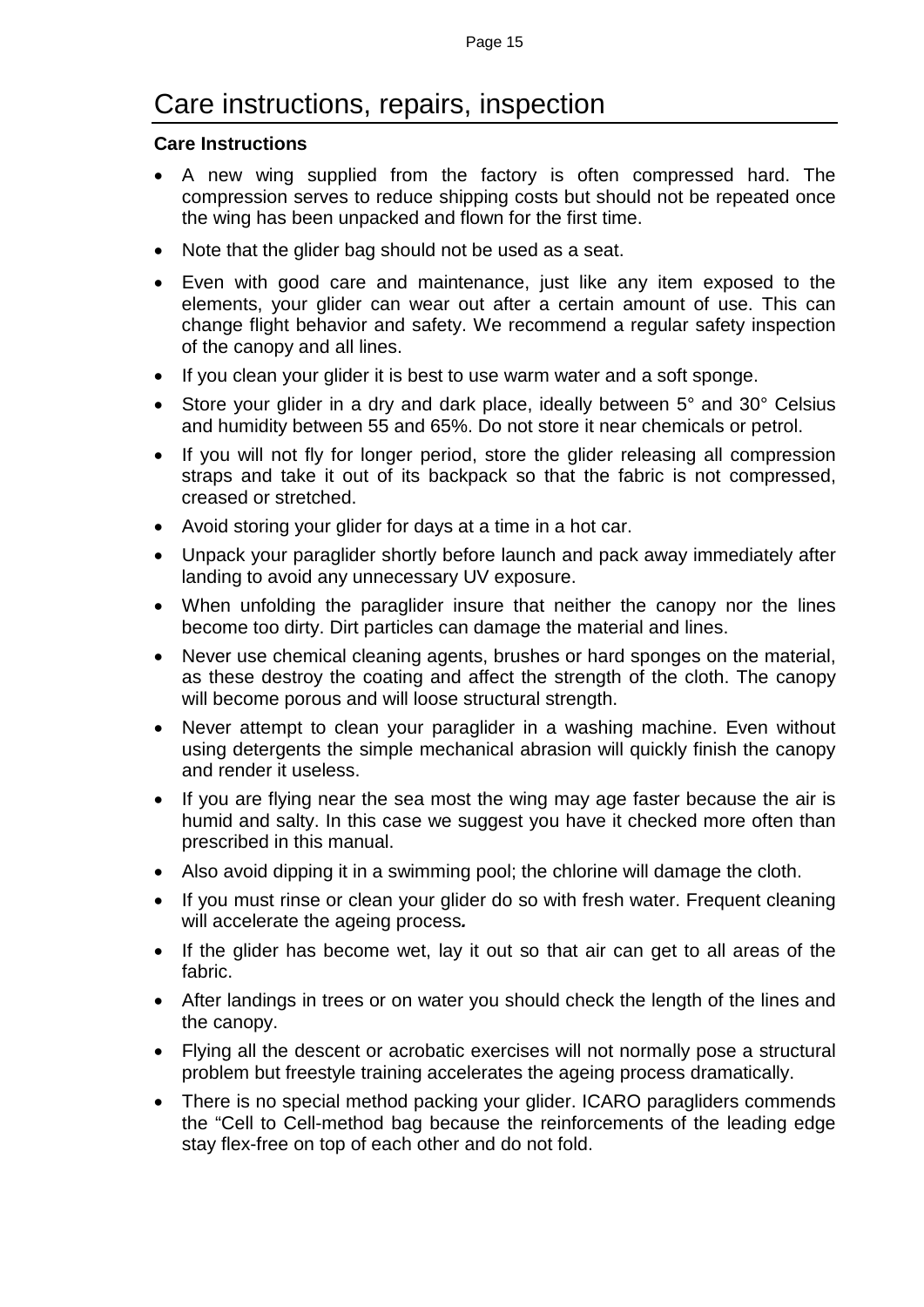- When folding your glider make sure that there are no insects inside the canopy. Many insect species contain acids that could damage the cloth. Grasshoppers gnaw their way out of a folded canopy, making it full of holes in the process.
- When you did not fly for a longer period ICARO commends to check the glider (e.g. mildew stains, splice of the lines, corrosion of the shackles and carbines). If you are not convinced of the gliders airworthiness please send your glider to an authorized ICARO dealer to check your glider. The same is commended for harnesses.

#### **Repairs**

#### *Only use original ICARO parts for repairing your glider. If you don't you lose the warranty for your glider.*

Small holes in the canopy (max. 20x20 mm) can be repaired by the pilot by using self adhesive sailcloth on both sides of the perforation.

Damage to the lines or any other repairs should only be carried out at an authorized ICARO center.

If your glider needs to be repaired, please contact your local ICARO paragliders dealer.

#### **Inspection**

It is important to have your glider inspected by a trained ICARO technician but it is also allowed to check your glider for yourself.

In the annex you find the regulations for checks of certified gliders and items in order to perform a paraglider inspection you need.

#### **Inspection interval**

**24** months or **150** operating hours**,** depending on what occurs sooner.

#### *Without regular certified inspections, your glider will loose its pattern test result and warranty.*

ICARO recommends having wings that are often used for training of descent exercises, acrobatics or flying in salty ore sandy conditions subjected to checkups all 100 operating hours or 12 month.

It is also important, that ground handling also will be considered. All gliders, especially gliders manufactured with light and thin material are mechanically more stressed than other gliders. Therefore ICARO recommends multiplying ground handling time with the factor 1, 5.

Not only gliders have a recurrent inspection interval. Airworthiness of harnesses and rescue systems must also be verified. Generally it is recommended to change aluminum snap hooks after 24 months or 200 operating hours.

According to German and Austrian aeronautical legislation the owner of a glider can check the airworthiness by his own or order a third person (for example manufacturer/importer) to do this.

To perform your own airworthiness check, ICARO paragliders must give you a briefing. Should you decide to check the wing by yourself you must make sure that our guidelines are adhered to. Failing to do so will void the certification.

ICARO paragliders highly recommend that you let the manufacturer or authorized supplier/ person do the check of airworthiness.

<span id="page-15-0"></span>*All inspections and repairs must be documented (manual page 2).*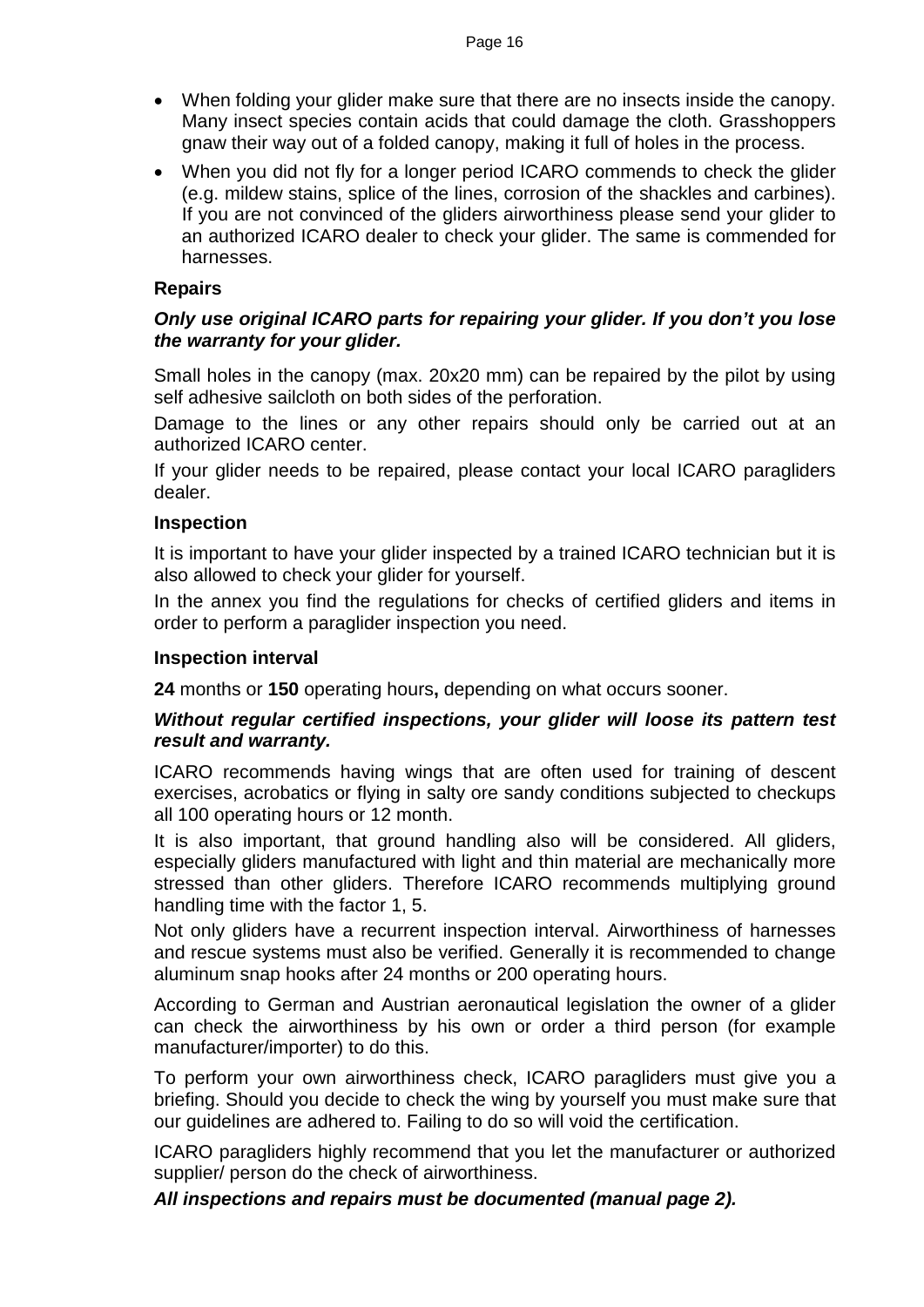## Terms of the warranty

<span id="page-16-0"></span>ICARO warranty covers the cost of materials and workmanship on gliders accepted by ICARO paragliders to fall under the warranty.

Paragliders: **24** month or **150** operating hours**,** depending on what is first Harnesses and rescue systems: **24** month

## *Warranty is only valid for ICARO products with LTF/ EN certification.*

#### **What is covered by the warranty?**

Provided that ICARO paragliders accept the fault the warranty contains all necessary spare parts related to the replacement or repair of defective parts and working time.

ICARO paragliders accept no freight costs (outbound and return transportation).

#### **What are the conditions of the warranty?**

Provided that ICARO paragliders accept the fault the warranty contains all necessary spare parts related to the replacement or repair of defective parts and working time.

- ICARO paragliders needs to be informed immediately after the discovery of a defect and the defective product must be sent to us for testing.
- The glider/ harness/ rescue system was used in normal circumstances and maintained according to the instructions. This includes in particular the careful drying, cleaning and storage.
- The glider/ harness/ rescue system were used only within the applicable guidelines and all rules have been complied with all times.
- All flights must be accounted for within the flight book.
- There were only original spare parts used and checks, exchange and / or repairs were conducted by an authorized dealer or by ICARO paragliders company / person and properly documented.
- The online form on [www.icaro-paragliders.com](http://www.icaro-paragliders.de/) must be sent at least 6 weeks after buying to ICARO paragliders.

#### **What is excluded from warranty?**

- Gliders and harnesses that are used for training purposes, Acro or other official competitions,
- Gliders / harnesses who were involved in an accident,
- Rescue equipment, which has been thrown for a emergency,
- Gliders / harnesses and rescue equipment, which have been changed by yourself,
- Gliders / harnesses and rescue equipment that were not purchased from an authorized dealer / flight school,
- Gliders / harnesses and rescue equipment where the required inspection intervals were not met and the verification of the glider was not conducted by a ICARO paragliders authorized operation / person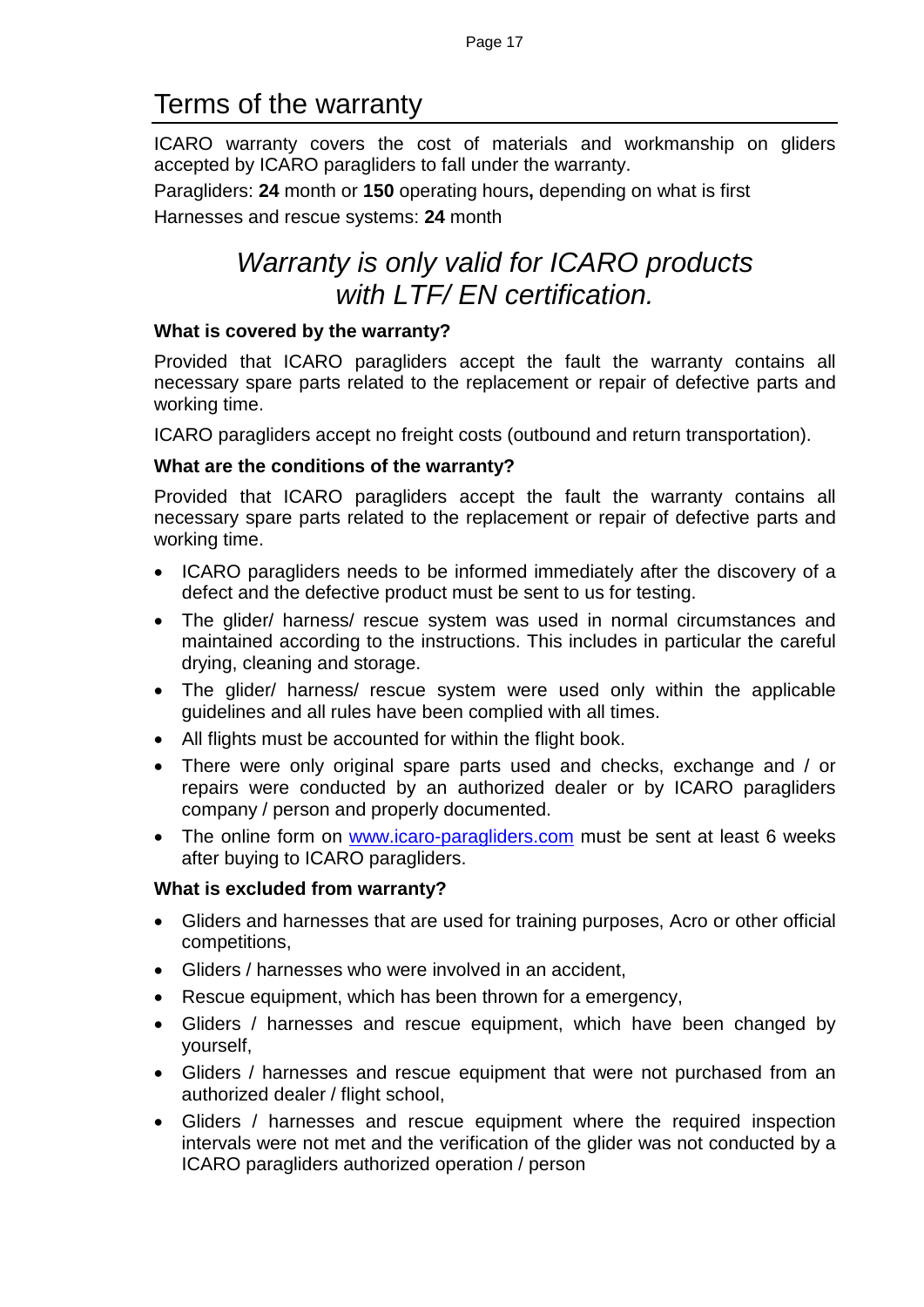- Damage which has occurred due to improper treatment (i.e. storage in humidity, heat or direct sunlight)
- Parts that need to be replaced due to normal wear and tear,
- Discoloration of the cloth material used,
- Damage caused by solvents, salt water, insects, sun, sand, humidity or "debag-jumps".
- Damage caused by force majeure.
- Damage caused by the motor (Oil, fuel, damage in cause of the prop) and towing by winch.

*In case of a concluded claim the period of warranty carries on. The period of warranty and the connected claim are not prolongated and are only valid until the original date of expiry.The freight costs (transport to and from) are not paid by ICARO paragliders.*

## **Annex**

#### **Warranty Card**

<span id="page-17-0"></span>Please fill in the warranty card which you find on our homepage [www.icaro-paragliders,com](http://www.icaro-paragliders,com/) and send it.

#### **Users needs for Inspections**

You will need the following items in order to perform a paraglider inspection:

- o Standardized inspection report
- o Porosity meter
- o Spring scale
- o Equipment for measuring line lengths
- o Equipment for line strength testing
- o Sewing machine
- o Big, clean and bright room

Technical specifications about your glider (type, serial number, size and year of production). Pleas call ICARO paragliders for information.

A three week course at ICARO paragliders, specified to a glider type together with a legal flight license is the necessary prerequisites for permission to inspect ICARO paragliders.

#### <span id="page-17-1"></span>**Inspection Instructions**

#### **Record Information**

Spread out your paraglider in a big bright room and make a note of information such as model, type and serial number.

#### **Porosity Test**

Use your porosity meter to perform porosity checks at 4 different places of the canopy. The results are recorded in the inspection protocol and are to be evaluated according to the internal guidelines of the workshop.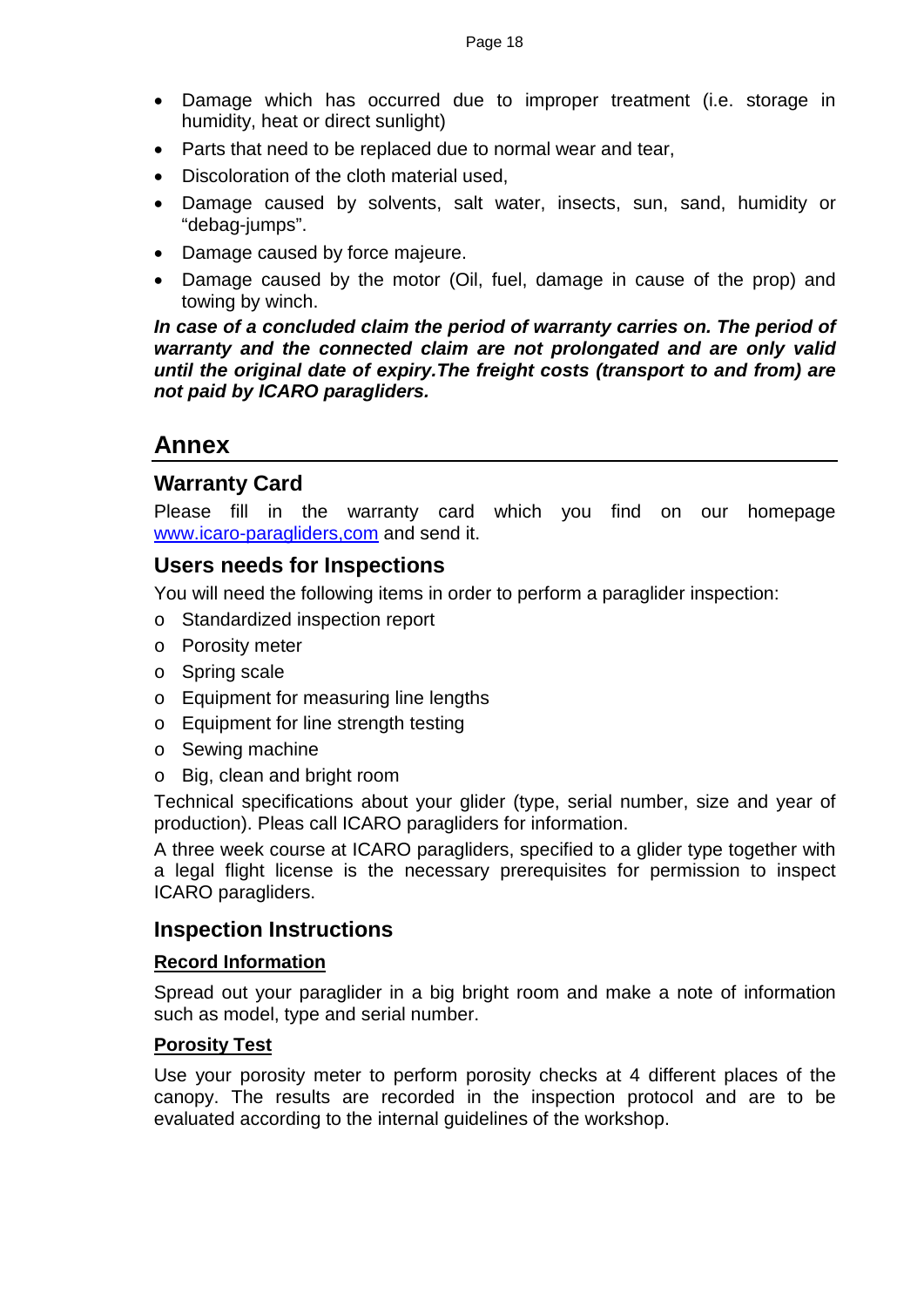#### **Visual Control of the Canopy**

Hang up the canopy so that you can do a visual check of your canopy. Check for perforations in the upper and lower sailcloth, damaged stitching between the cells, and damage to the leading/trailing edge reinforcements. Each cell must be checked.

#### **Visual Control of the Risers and Lines**

Check the risers, the trimmers, the stitching at each line loop, the brake lines, all seams and line contact points. Each line must be measured and inspected for kinks.

#### **Strength test of the lines**

One complete A-and B- line must be removed, measured and submitted to a strength test. The measured value of each individual line must be noted in the inspection protocol. The minimum of the lines strength are 125% of the normative guidelines.

#### **Measurement of the lines**

Measure every single line while stressing it with defined tractive force (5daN). Compare with the line plan. The lines must be measured between fixing point on the line lock and fixing point on the line loop.

The results are recorded in the inspection protocol and are to be evaluated according to the internal guidelines of the workshop.

#### **Assessment**

The measurements of all procedures are noted in the inspection protocol. When all facts have been recorded, the technician must make a general assessment. Check the backpack for damage to the zips, seams and straps and repair if necessary with a sewing machine.

#### **General Remarks**

Any other repairs, corrections etc. to the general condition of the paraglider must be evaluated. A copy of the results of each inspection must be sent on to ICARO paragliders. The technician must report any unusual faults to ICARO paragliders within 3 days.

#### **Inspection Reference**

Only an authorized technician who has been trained by ICARO paragliders is authorized to sign and date the glider type label and sign the manual.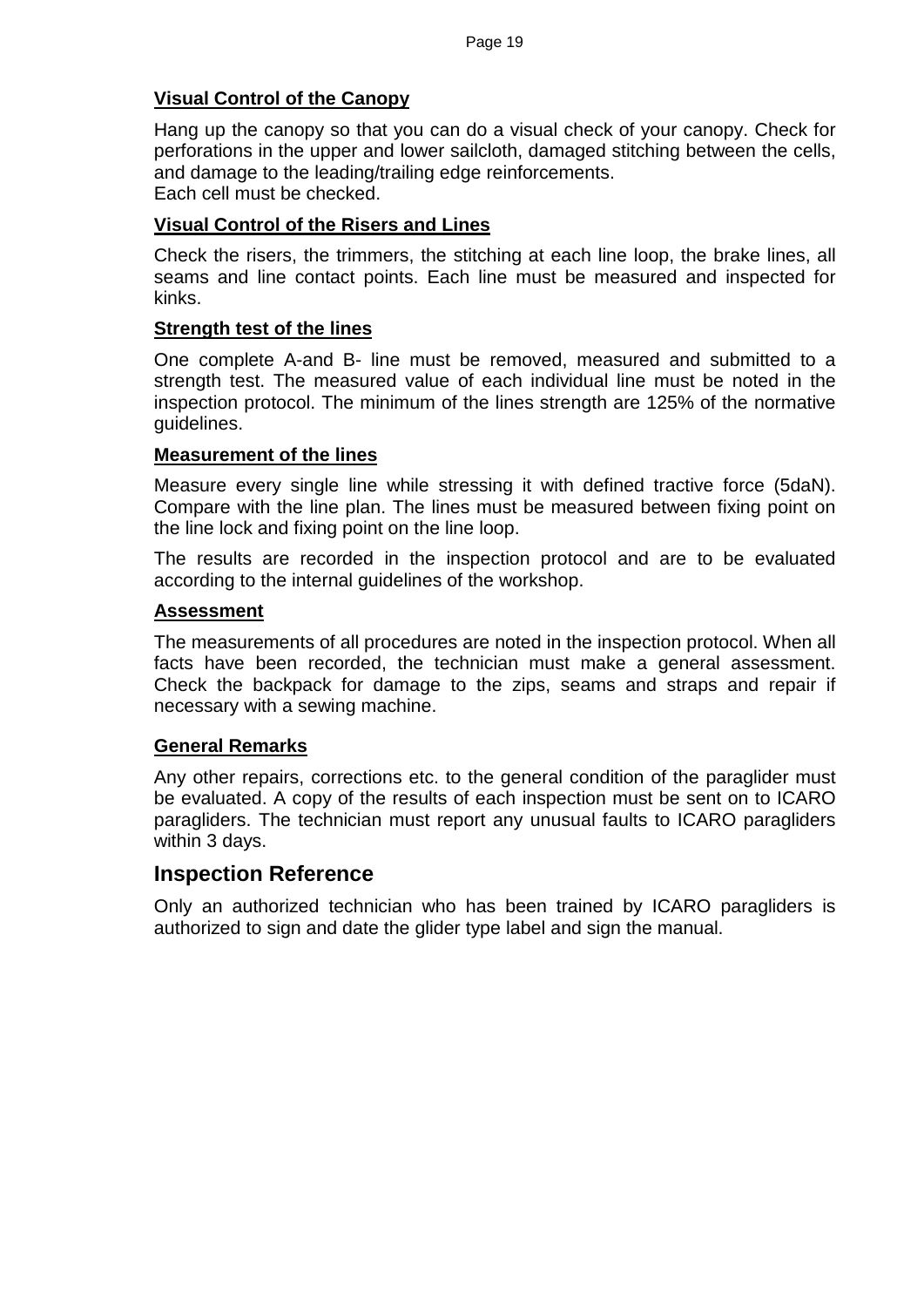**Line plan all over (all sizes)**

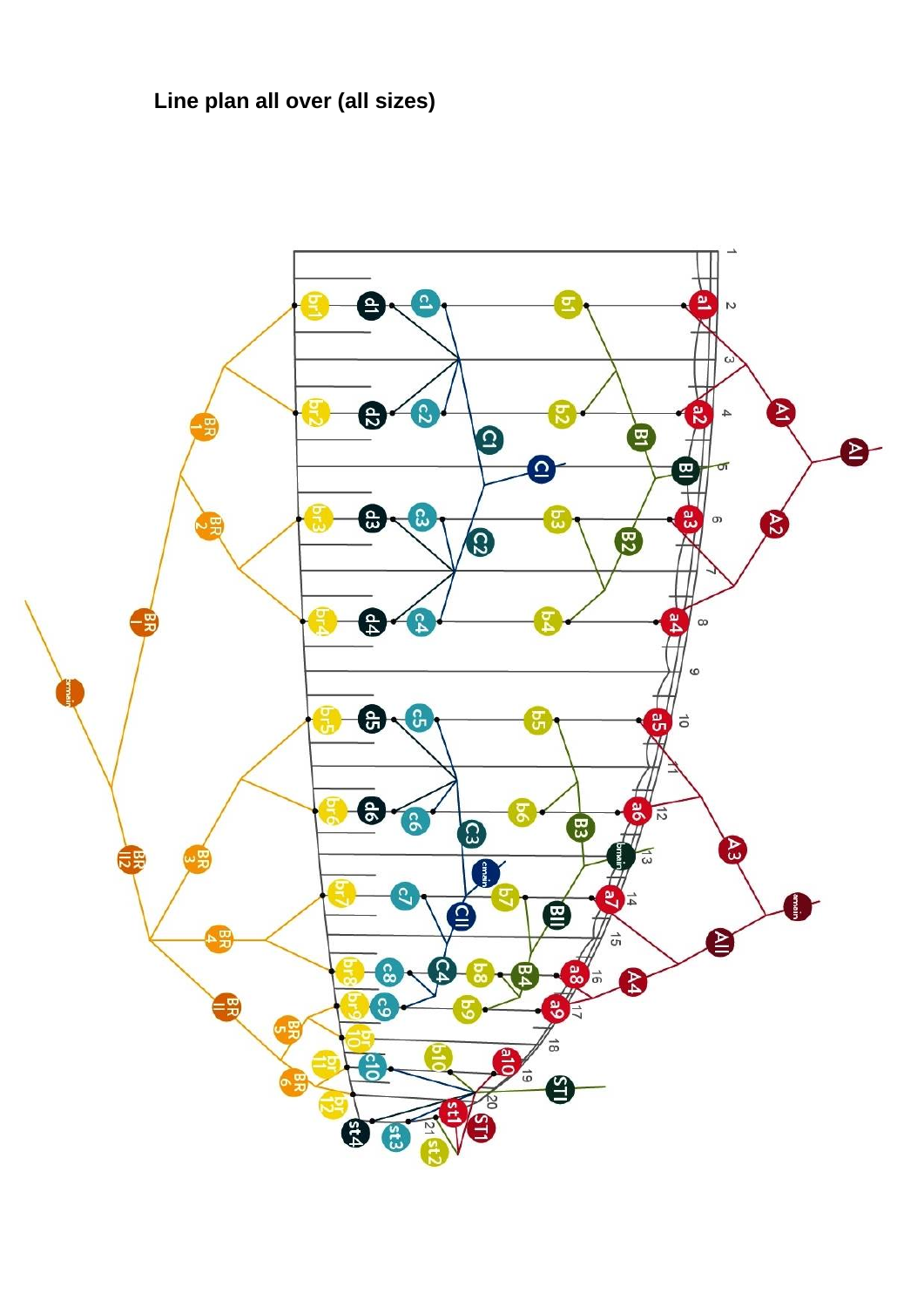Page 21



## <span id="page-20-0"></span>**Description of the risers**